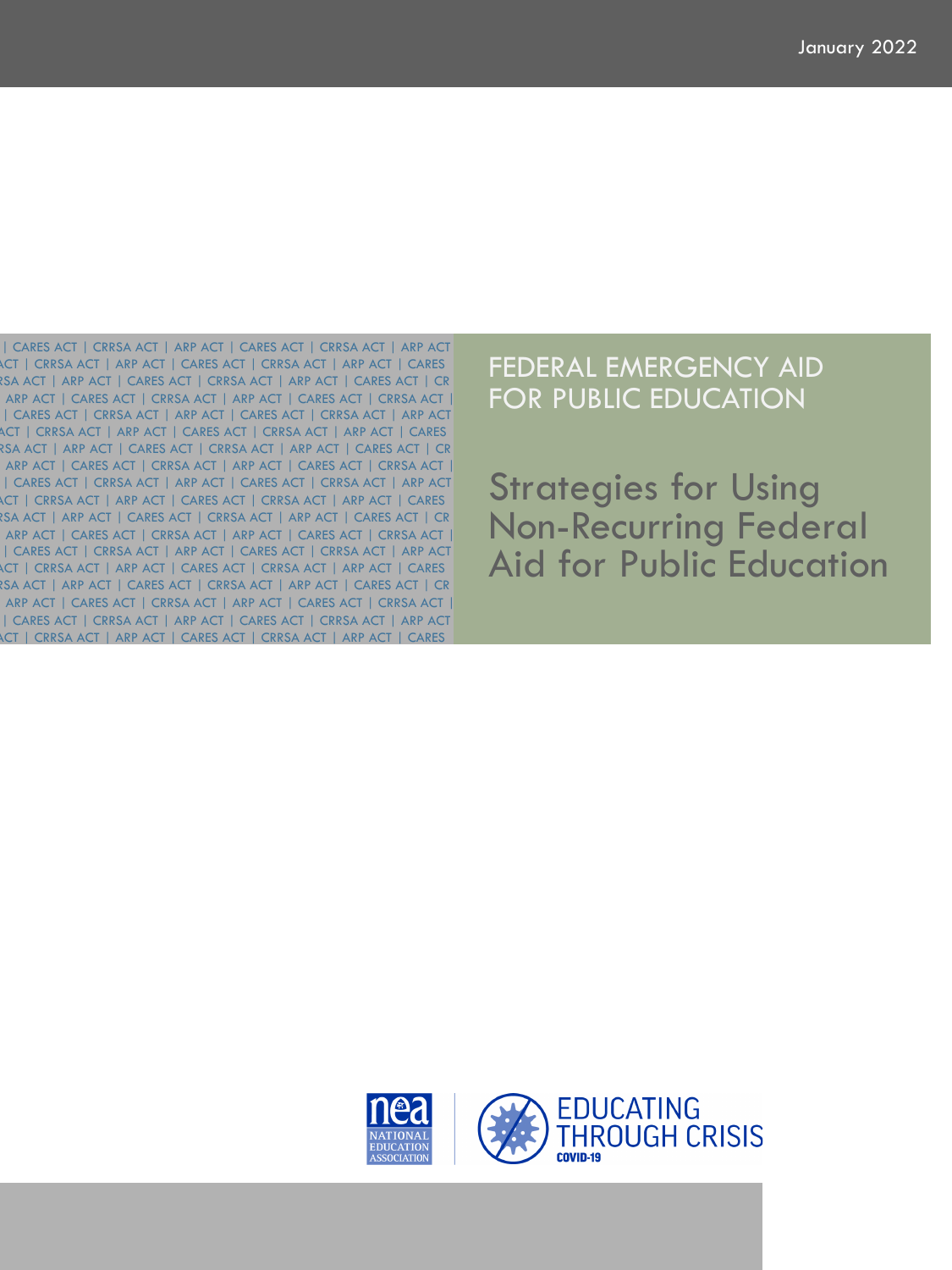## Now is the time to increase educator voice and advocacy.

Rather than simply trying to return to "normal," we have an unprecedented opportunity to create the public schools all our students deserve—regardless of demography or geography. Unions can lead the way. Working together with parents, communities, and other caring stakeholders, we can advocate for equitable and just conditions for all of our students.



NEA Resources This strategy guide is a supplement to the following NEA resources:

THE ESSER FUNDS: BARGAINING AND ADVOCACY GUIDANCE FOR SAFE AND EQUITABLE SCHOOLS [https://www.nea.org/resource-library/esser-funds-bargaining-and-advocacy](https://www.nea.org/resource-library/esser-funds-bargaining-and-advocacy-guidance-safe-and-equitable-schools)guidance-safe-and-equitable-schools

NATIONAL & STATE GUIDES TO FEDERAL EMERGENCY AID AMOUNTS, USES, AND REQUIREMENTS [https://www.nea.org/resource-library/neas-guide-federal-emergency-aid-amounts-uses-and](https://www.nea.org/resource-library/neas-guide-federal-emergency-aid-amounts-uses-and-requirements)requirements

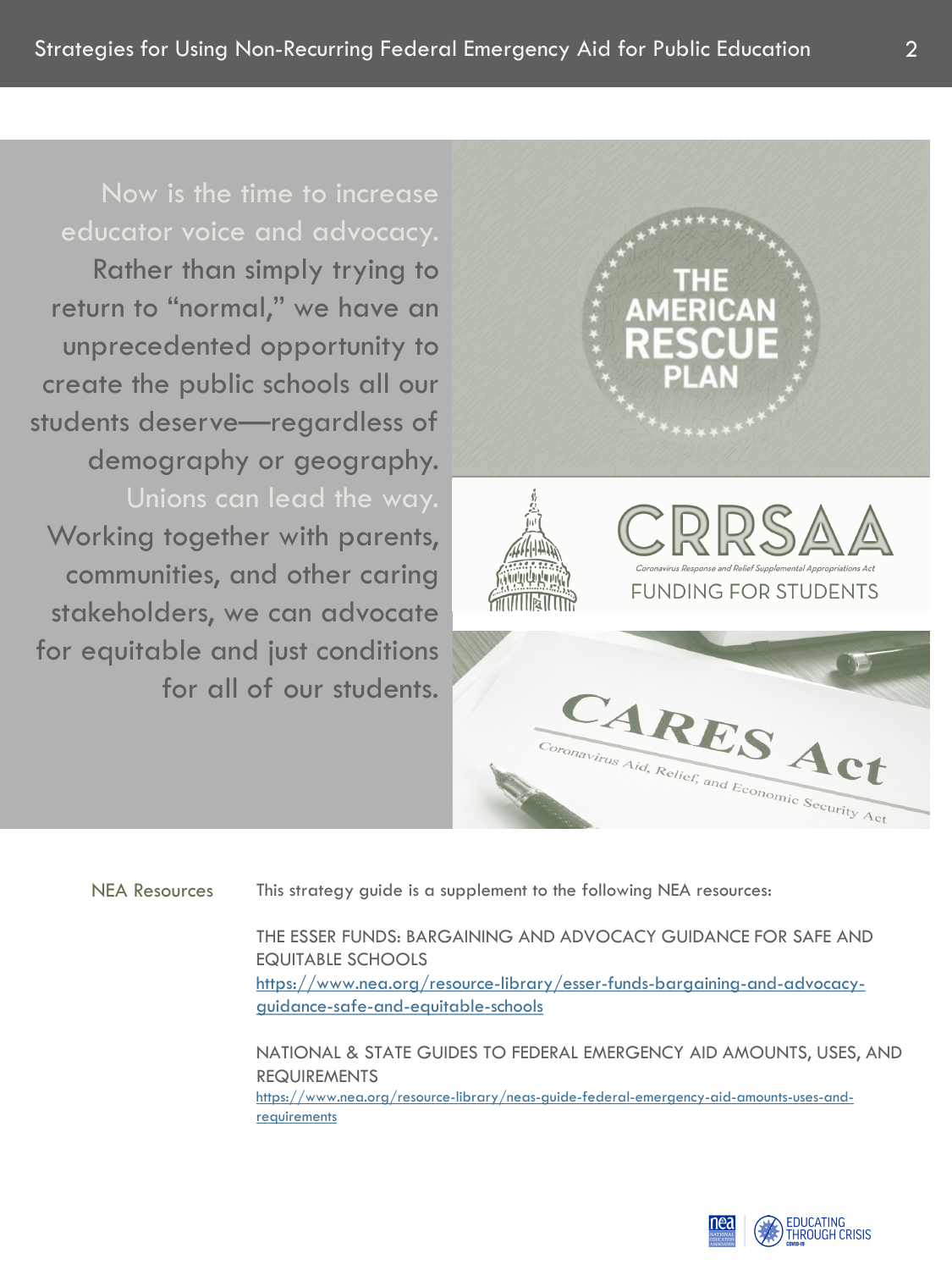## TABLE OF CONTENTS

- Educator Voice 2
- List of Acronyms
- Summary of Suggested Strategies 5
- Overview of Federal Emergency Aid 6
- Dual Role: Federal Aid Helps Schools & Boosts Local Economies 8
- STRATEGY: Braiding ESSER & GEER Funds with Other Funding Across Multiple Priority Areas 9
- STRATEGY: Provide Professional Growth Opportunities to Educators to Meet Expanded or Different Needs 18
- STRATEGY: Alternative Approaches to Augment Staffing 19
- STRATEGY: Pilot or Demonstration Programs 22
- STRATEGY: Investments that Reduce Future Costs 23
- STRATEGY: Hire Now to Advance Equity 24

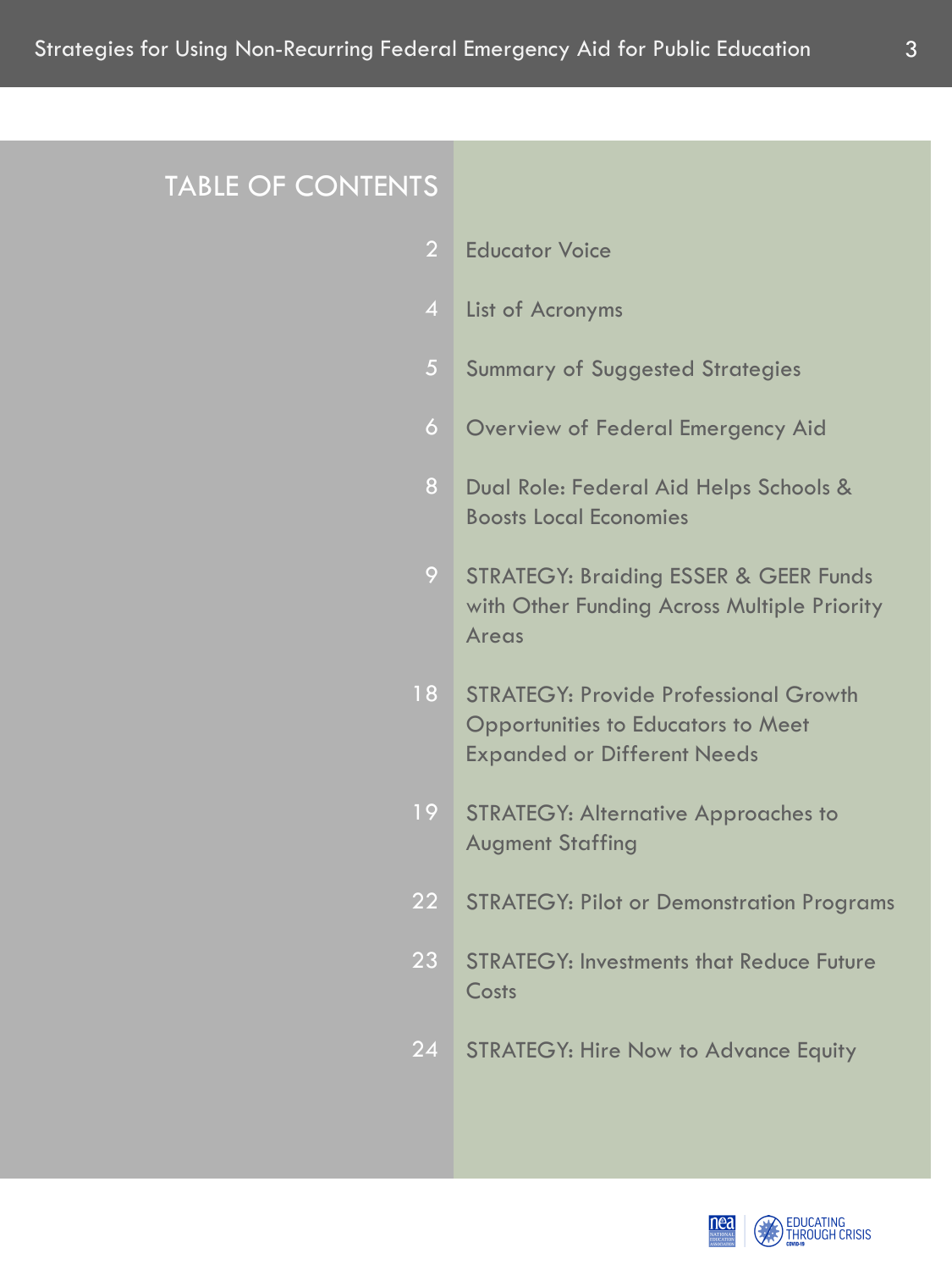LIST O

| F ACRONYMS       |                                                                                 |
|------------------|---------------------------------------------------------------------------------|
| <b>SEA</b>       | <b>State Educational Agency</b>                                                 |
| <b>LEA</b>       | <b>Local Educational Agency</b>                                                 |
| <b>CARES ACT</b> | <b>Coronavirus Aid, Relief, and Economic</b><br><b>Security Act</b>             |
| <b>CRRSA ACT</b> | <b>Coronavirus Response and Relief</b><br>Supplemental Appropriations Act, 2021 |
| <b>ARP ACT</b>   | <b>American Rescue Plan Act of 2021</b>                                         |
| <b>ESSER</b>     | <b>Elementary and Secondary School</b><br><b>Emergency Relief</b>               |
| <b>GEER</b>      | <b>Governor's Emergency Education Relief</b>                                    |
| <b>ESEA</b>      | <b>Elementary &amp; Secondary Education Act</b>                                 |
| <b>IDEA</b>      | <b>Individuals with Disabilities Education Act</b>                              |
| <b>AEFLA</b>     | <b>Adult Education and Family Literacy Act</b>                                  |
| <b>CTEA</b>      | <b>Career and Technical Education Act</b>                                       |
|                  |                                                                                 |

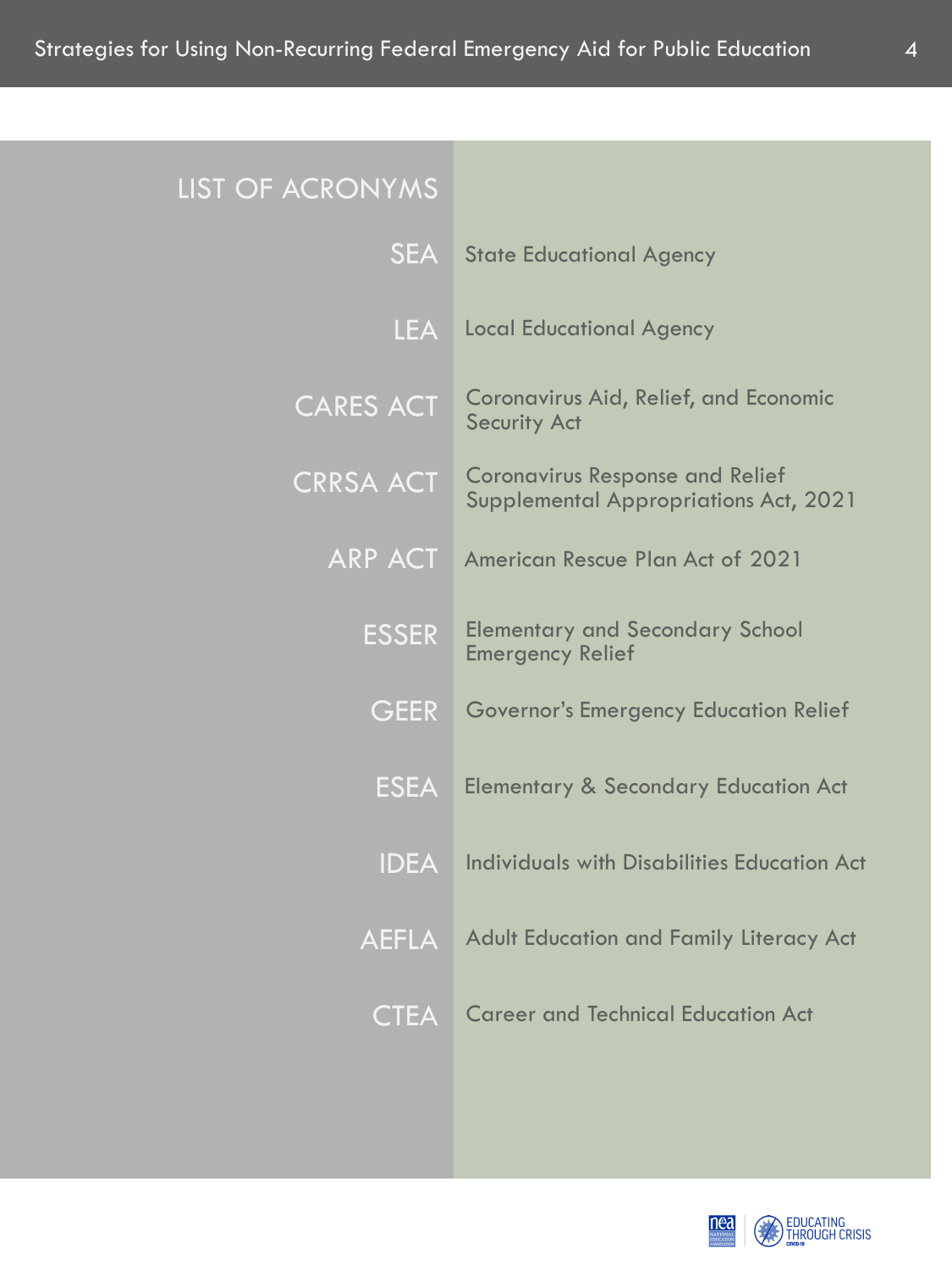**SUMMARY** Strategies for Using Non-Recurring Federal Emergency Aid

This guide offers suggestions on strategies to increase pay, address educator shortages, hire additional school staff, and promote more equitable opportunity for all students using non-recurring federal emergency aid. All recommendations should be considered in light of your local bargaining environment, and should be negotiated or implemented in collaboration with the local association if bargaining is not legally permitted.

## *Suggested Strategies*

**COMBINING (OR BRAIDING) ESSER & GEER FUNDS WITH OTHER FUNDING.** ESSER and GEER funds may be used in combination (or braided) with funding under other federal education laws, or state and local funding. An SEA or LEA may use ESSER and GEER funds to expand participation in an activity or services it is currently conducting or plans to conduct under these programs. Among other uses, ESSER and GEER funds can be used to cover one-time costs, start-up or initial phase costs, or any short-term costs associated with either rolling out or expanding a program or project, while other recurring federal funds remain available to cover the costs to sustain the program longer term. This strategy can be applied across all program areas, such as expanded learning time, early childhood education, community schools, and growing the educator pipeline, as well as the other strategies outlined below to enhance educator recruitment and retention. *These funds can and should be seen as investments and should be used to implement longer term solutions.*

**PROVIDE PROFESSIONAL GROWTH OPPORTUNITIES TO EDUCATORS TO MEET EXPANDED OR DIFFERENT NEEDS.** Suggestions include strategies on extending the reach of current teachers, aspiring and early career educators, and education support professionals.

**ALTERNATIVE APPROACHES TO AUGMENT STAFFING.** Suggestions include strategies on hiring additional staff, addressing educator shortages, and prioritizing hiring educators of color.

**PILOT OR DEMONSTRATION PROGRAMS. S**mall-scale, short-term activities that an LEA or school may introduce to determine if a program works in practice or should be taken to scale. Because federal emergency aid funds are available over multiple years, there is sufficient time to initiate a pilot program with these funds, and, if proven to be effective or successful, to continue or expand the program beyond the duration of the federal funds.

**INVESTMENTS TO REDUCE FUTURE COSTS.** Suggestions include investing in system innovation for sustainable improvement in practice, or improving the coordination of services for students with multiple types of needs, to help reduce more intensive, costly interventions in the future, and that free up resources that can be used to support other priorities.

**HIRE NOW TO ADVANCE EQUITY.** Use non-recurring federal funds to advance racial and social justice. Students of color, English learners, and students with disabilities have suffered the most during the pandemic. For these students, federal emergency aid is available now and for the next two to three years to not only accelerate their recovery but to reconstruct the meaning of public education as the great equalizer. If the immediate need is for additional staff to address students' social, emotional, mental health, and academic needs, then federal funds should be used for this purpose regardless of their duration. ARP Act funds are of such an unprecedented scale that to hold them in reserve or limit their reach to conform to conventional uses that are fiscally "safe"—if less effective—would be to perpetuate a system that is structurally unjust. The federal emergency aid is a one-time chance to undue long-term harm.

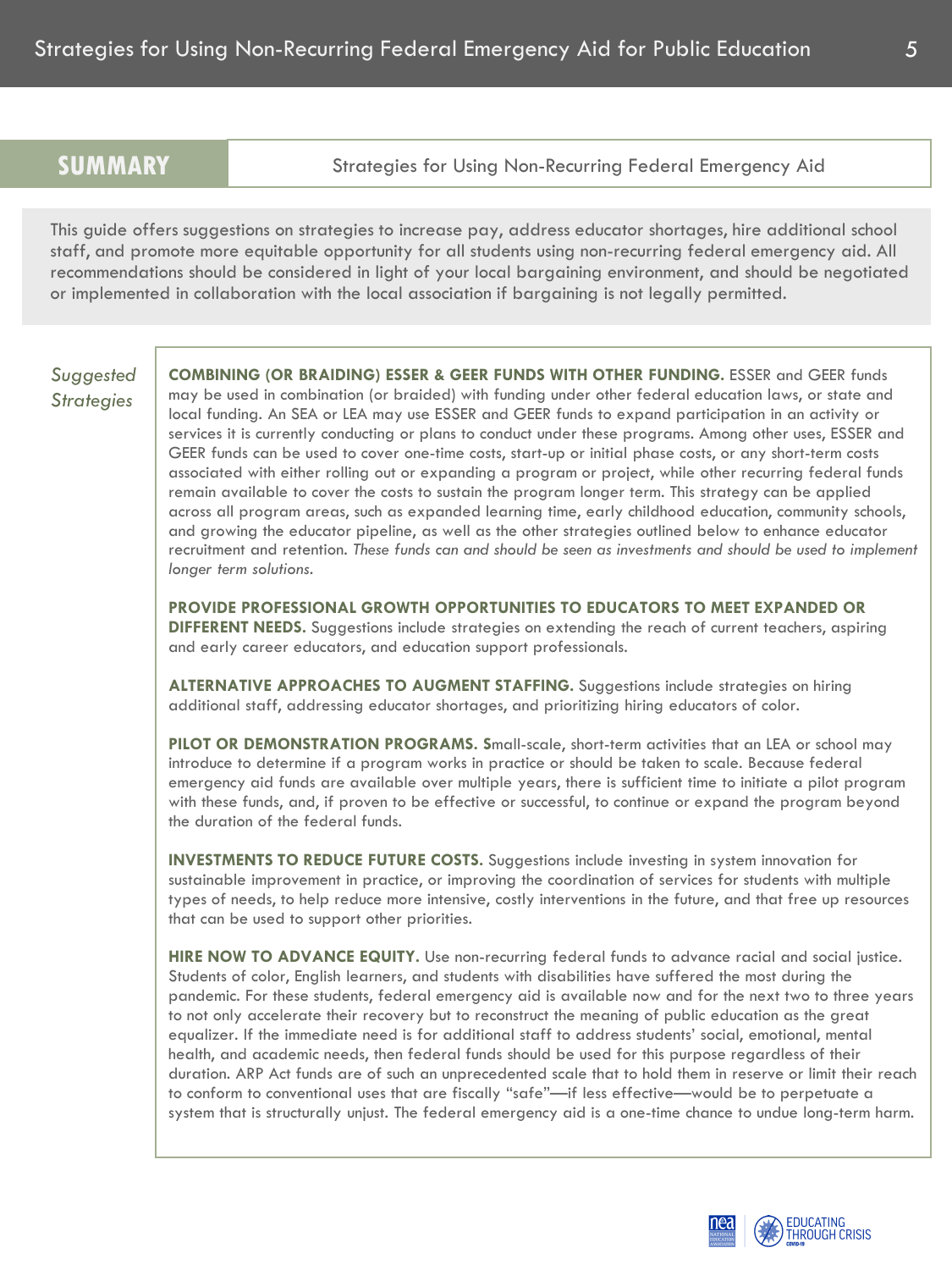

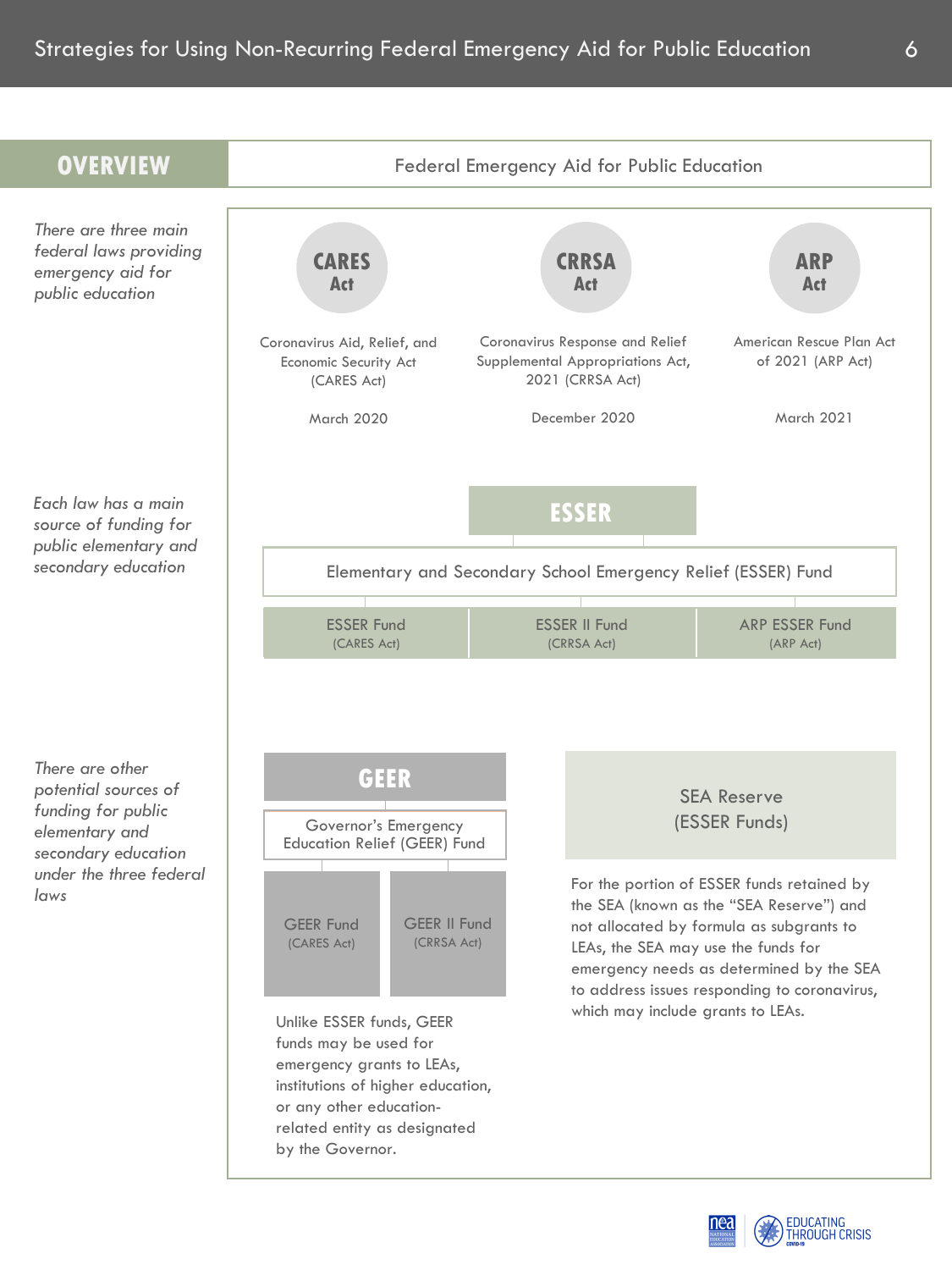| <b>OVERVIEW</b> |                                                                                  | Federal Emergency Aid for Public Education |                         |                                      |              |  |
|-----------------|----------------------------------------------------------------------------------|--------------------------------------------|-------------------------|--------------------------------------|--------------|--|
|                 | <b>TOTAL FEDERAL DOLLARS</b>                                                     |                                            |                         |                                      | in billions  |  |
|                 |                                                                                  |                                            | <b>CARES CRRSA</b>      | <b>ARP</b>                           | <b>TOTAL</b> |  |
|                 | ESSER<br><b>Elementary and Secondary School</b><br>Emergency Relief (ESSER) Fund | \$13.2<br><b>ESSER I</b>                   | \$54.3                  | \$122.8<br><b>ESSER II ARP ESSER</b> | \$190.3      |  |
|                 | GEER<br>Governor's Emergency Education<br>Relief (GEER) Fund*                    | \$3.0<br>GEER I                            | 1.3<br><b>GEER II</b>   | 0.0                                  | \$4.3        |  |
|                 | <b>HEERF</b><br><b>Higher Education Emergency Relief</b><br>Fund (HEERF)         | \$14.0<br><b>HEERF I</b>                   | 23.0<br><b>HEERF II</b> | 39.6<br><b>HEERF III</b>             | \$76.6       |  |
|                 |                                                                                  | \$30.2                                     |                         | \$78.6 \$162.4                       | \$271.2      |  |
|                 |                                                                                  |                                            |                         |                                      |              |  |

*\*for elementary & secondary education or higher education or both*

EDUCATING<br>THROUGH CRISIS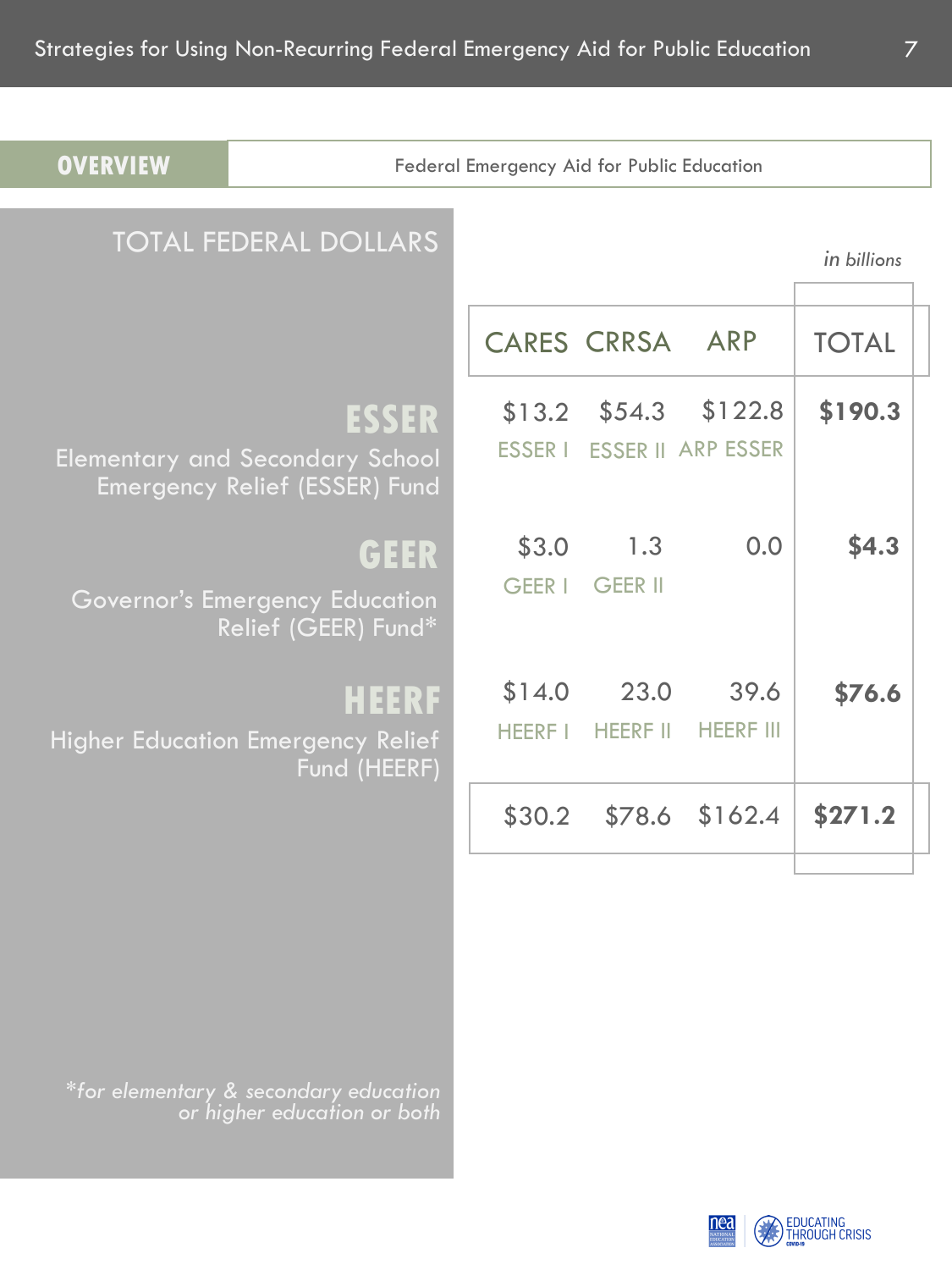**DUAL ROLE** Federal Aid Helps Schools & Boosts Local Economies

The federal emergency aid not only helps educators and students respond to and recover from the pandemic, but it also creates tangible economic benefits that will strengthen and revitalize local communities.

How the Federal Emergency Aid Catalyzes the Economic Vitality of Local **Communities** 

Investing federal dollars in public schools acts as a catalyst for greater economic activity in the community. Extra income leads to more spending, which creates more income and more jobs, and so on—an economic principle known as the multiplier effect. Investment in public education generates a larger multiplier than most other professional sectors because it is a labor-intensive field with more of each dollar of revenue going into local hands for local spending.

Beyond public education's long-term benefits to individuals and communities—less unemployment, reduced dependence on public assistance programs, greater tax revenue, reduced crime, improved public health, and greater political and civic engagement—investing in public schools has an immediate and measurable economic impact on the neighborhoods where they are located. New federal dollars going to school districts in response to COVID-19 remain in the local community, which creates a positive effect on the income and employment of the local economy.

Most studies show that the economic multiplier for spending at the local level generates 1.3 to 1.5 times every dollar spent. For example, if the multiplier is valued at 1.50, for every dollar invested in education, there is an increase of \$1.50 in the local economy. This effect occurs because investing in the local economy increases consumer spending, which causes greater demand and leads to more jobs and increased wages. As noted previously, because education is a labor-intensive field, schools generate a large multiplier and more of each dollar of revenue goes to local payroll.

*An example of the impact of a school district on the local economy*

The economic impact of **Arlington Public Schools (APS), Virginia**:

- o Every \$1 spent and retained in Arlington County by the APS operating budget results in \$1.53 of Arlington County spending
- o Every direct APS job is associated with another 0.42 Arlington County jobs
- o Every \$1 spent and retained in the region by the APS capital budget results in \$1.58 of Arlington County spending
- o Every \$1 million spent by the APS capital budget results in 10.5 Arlington County jobs

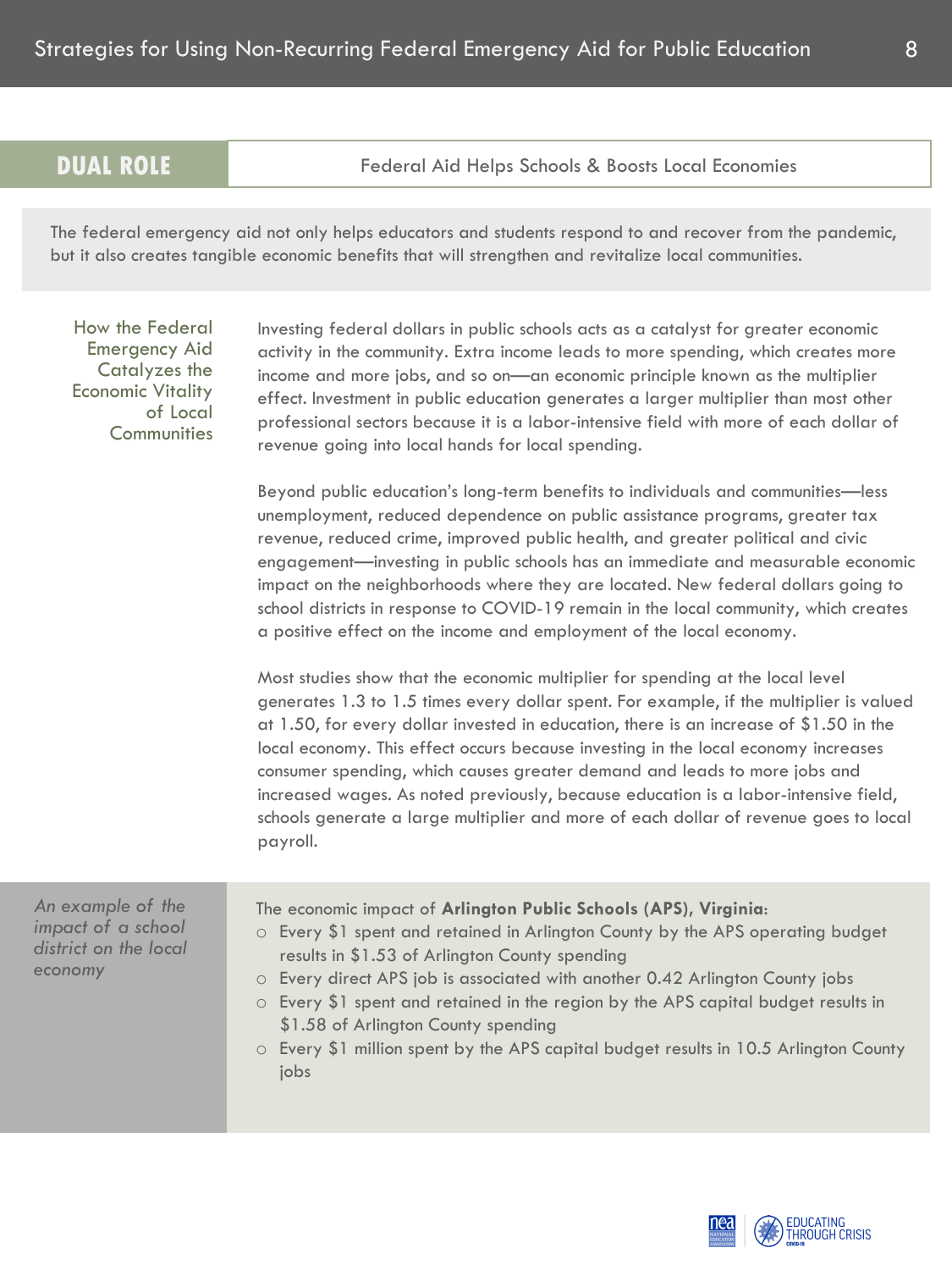Braiding ESSER & GEER Funds with Other Funding

ESSER and GEER funds may be used in combination with funding under other federal laws, such as ESEA, IDEA, AEFLA, CTEA (Perkins V), and McKinney-Vento Homeless Assistance Act, or any other education funds. Combining, or what is known as braiding, funds occurs when different funding streams are used together to leverage support, such as to expand participation in a current activity or service an SEA or LEA is currently conducting or plans to conduct under these programs. When ESSER and GEER funds are braided, they do not lose their individual identity and continue to be subject to the relevant statutory requirements. This strategy creates coherence between new and existing investments, and prevents siloed spending that will enable a smoother transition when the federal aid ends eventually. It also stretches the window for new investment. When viewed more broadly—across funding sources and years—LEAs will be able to mix and match revenue to incremental spending on strategies that extend beyond the period of ESSER and GEER funding availability. Among other uses, ESSER and GEER funds can be used to cover one-time costs, start-up or initial phase costs, or any short-term costs associated with either rolling out or expanding a program or project, while other recurring federal funds remain available to cover the costs to sustain the program longer term. This strategy can be applied across all program areas, such as expanded learning time, early childhood education, community schools, and growing the educator pipeline.

Braiding Funds to Support Expanded Learning Time Programs

## SUMMER PROGRAMS

#### *Evidence Base & Strategy*

Responsive design. For costs related to designing a summer program that meets student and community needs and includes academic support as well as enrichment activities like art, sports, or science exploration.

Appropriate duration. Programs are more effective when attended for multiple summers, which federal emergency aid funds make possible.

Stability. To establish partnerships with educator preparation programs in order to hire recent graduates, offering bonuses, and/or partnering with community-based organizations in order to ensure stability in staff and student participation and to address summer staffing shortages.

## AFTER- AND OUT-OF-SCHOOL PROGRAMS

## *Evidence Base & Strategy*

Connection. To incorporate "connection" in the program, which helps students master the curriculum they have been studying and look ahead to the curriculum they will encounter when school resumes, and to create opportunities for youth to connect with each other and with adults.



EDUCATING<br>THROUGH CRISIS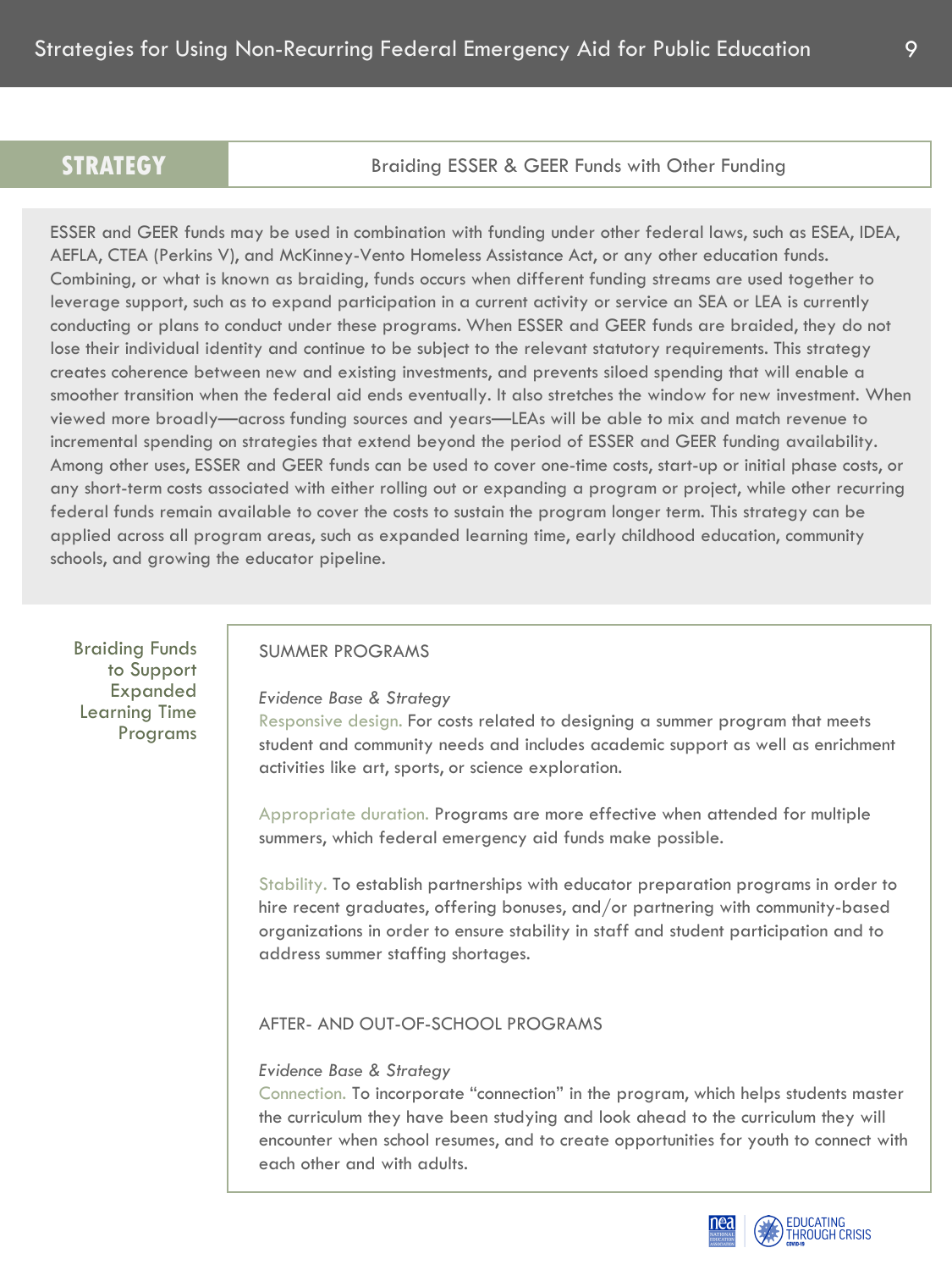| <b>STRATEGY</b>                                                                     | Braiding ESSER & GEER Funds with Other Funding                                                                                                                                                                                                                                                                                                                                                                                                                                                                                                                                                                                                                                                                                        |
|-------------------------------------------------------------------------------------|---------------------------------------------------------------------------------------------------------------------------------------------------------------------------------------------------------------------------------------------------------------------------------------------------------------------------------------------------------------------------------------------------------------------------------------------------------------------------------------------------------------------------------------------------------------------------------------------------------------------------------------------------------------------------------------------------------------------------------------|
|                                                                                     |                                                                                                                                                                                                                                                                                                                                                                                                                                                                                                                                                                                                                                                                                                                                       |
| <b>Braiding Funds</b><br>to Support<br>Expanded<br><b>Learning Time</b><br>Programs | AFTER- AND OUT-OF-SCHOOL PROGRAMS<br>Evidence Base & Strategy<br>Relevance. To ensure that programs have more design and content flexibility than the<br>typical school day to be relevant to students' real-world experience and<br>community-a strategy shown to make learning more engaging and effective.<br>Partnerships. To help establish strong, meaningful partnerships between schools and<br>community-based organizations.                                                                                                                                                                                                                                                                                                |
|                                                                                     | <b>TUTORING PROGRAMS</b><br>Evidence Base & Strategy<br>Trained tutors. To provide stipends or small grants—which do not create an ongoing<br>fiscal commitment-to teachers, paraprofessionals, college students, or others who<br>are prepared for specific tutoring strategies, rather than a cadre of ever-changing,<br>untrained volunteers.                                                                                                                                                                                                                                                                                                                                                                                      |
|                                                                                     | High-quality materials. To upgrade materials so that tutors use a well-developed<br>curriculum utilizing culturally relevant authentic learning activities, and with frequent<br>formative assessments to move students along a learning progression.<br>Consistency and frequency. To ensure tutors work consistently with individuals or small<br>groups of students, and that tutoring occurs at least three days a week for at least<br>30 minutes in groups of no more than five students, at least for the next two to three<br>years to recover lost instructional time due to the pandemic.<br>Integration. To integrate tutoring as part of the regular school day and schedule<br>when possible, or regularly after school. |
|                                                                                     | Using federal emergency aid funds, states and LEAs can incentivize expanded<br>learning time programs that meet high-quality standards and that prioritize<br>underserved schools. States and IFAs can also provide the structures supports and                                                                                                                                                                                                                                                                                                                                                                                                                                                                                       |

ares and LEAs can also provide the structures, supports, and professional development LEAs or schools need to implement these programs successfully. For example, states can support LEAs in partnering with communitybased organizations by providing sample memoranda of understanding (MOUs) and identifying, vetting, and categorizing potential partners.



10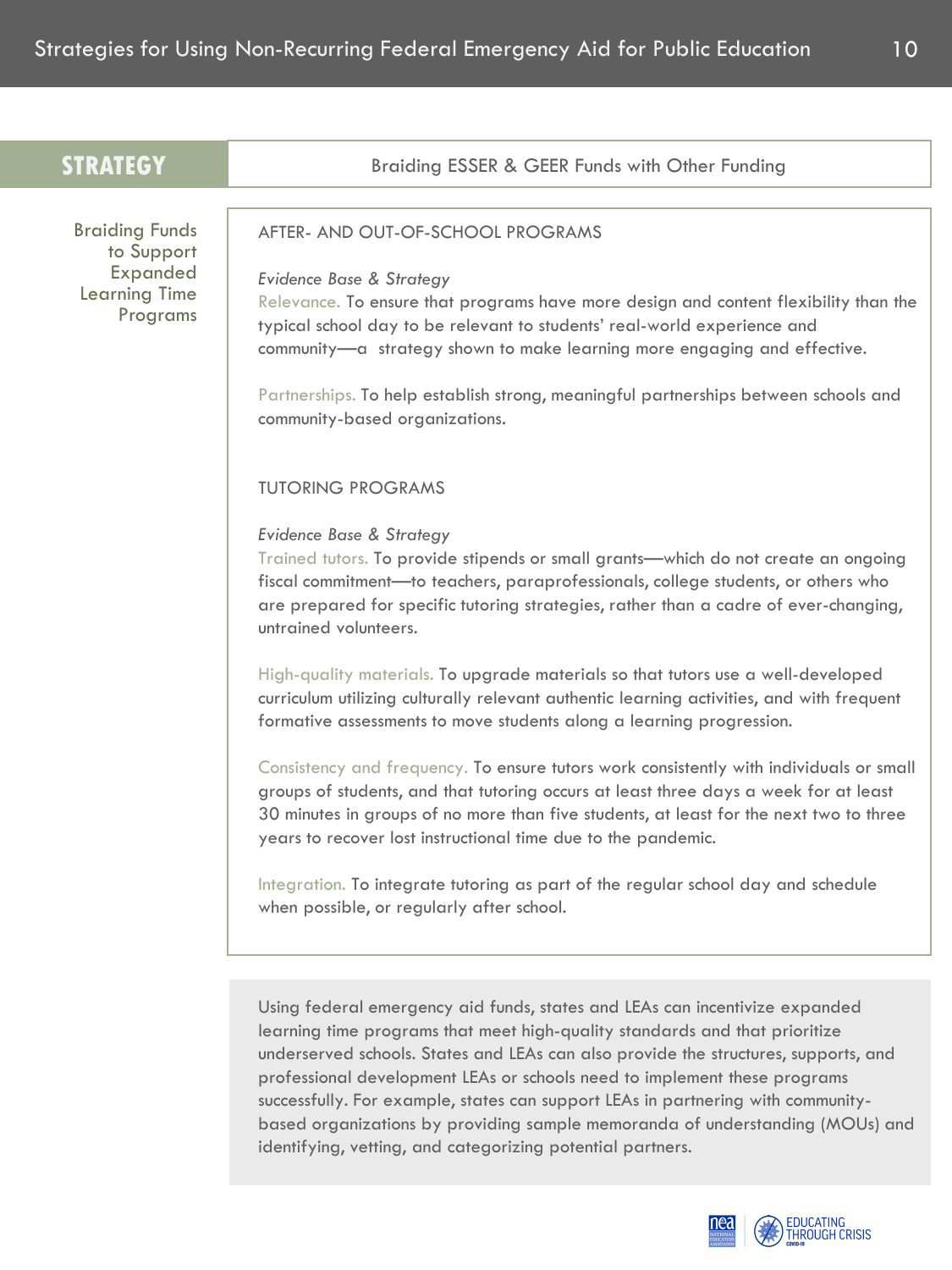| <b>STRATEGY</b>                                                                | Braiding ESSER & GEER Funds with Other Funding                                                                                                                                                                                                                                                                                                                                                                                                                                                                                                                                                                                                                                                                                                                                                                                                                                                                                                                                                                                                                                                                                                                                                                                                                                                                                                                                                                                          |
|--------------------------------------------------------------------------------|-----------------------------------------------------------------------------------------------------------------------------------------------------------------------------------------------------------------------------------------------------------------------------------------------------------------------------------------------------------------------------------------------------------------------------------------------------------------------------------------------------------------------------------------------------------------------------------------------------------------------------------------------------------------------------------------------------------------------------------------------------------------------------------------------------------------------------------------------------------------------------------------------------------------------------------------------------------------------------------------------------------------------------------------------------------------------------------------------------------------------------------------------------------------------------------------------------------------------------------------------------------------------------------------------------------------------------------------------------------------------------------------------------------------------------------------|
| An example of a<br>federal investment in<br>expanded learning<br>time programs | The lowa City Education Association advocated for ARP money to support a host of<br>meaningful changes to support students and educators, including funding summer<br>school in 2021 for every 1st grader who was non-proficient in math or reading, with<br>summer school slots open for non-proficient students from different grade levels as<br>space allowed; and funding a summer 2021 "Boost" Program at every junior high<br>and every high school for 2 weeks to offer social and emotional learning and<br>academic success skills coaching to rising 7th & 8th graders in junior highs and rising<br>9th & 10th graders in high schools to build a culture of academic, leadership and<br>social-emotional skills.                                                                                                                                                                                                                                                                                                                                                                                                                                                                                                                                                                                                                                                                                                           |
| <b>Braiding Funds</b><br>to Support<br><b>Early Childhood</b><br>Education     | EARLY CHILDHOOD EDUCATION (ECE) PROGRAMS<br><b>Strategy Using Non-Recurring Federal Funds</b><br>To support ECE programs for children from birth through kindergarten, consistent with<br>ESEA. These programs can be located on school campuses, but they can also be in<br>community-based settings in a district's attendance zone, including local Head Start,<br>child care, and preschool programs. States and LEAs may use federal funds in many<br>ways, including:<br>professional development for early childhood professionals who serve Title I-<br>۰<br>eligible children, including providers in non-school settings<br>summer enrichment programs for young children and their families<br>$\bullet$<br>extending the day for part-day pre-K, Head Start, and kindergarten programs<br>۰<br>support services, such as nutrition, vision, dental, and counseling services<br>$\bullet$<br>screening and diagnostic assessments<br>transition programs<br>parental involvement initiatives and home visiting programs<br>transportation<br>data collection and sharing<br>salary parity for teachers in pre-kindergarten programs in districts where<br>disparities exist in salaries and benefits between pre-K and comparably<br>educated and credentialed K-2 teachers.<br>Consistent with ESEA and to ensure quality, ECE programs using federal emergency<br>aid must comply with Head Start's educational standards. |



11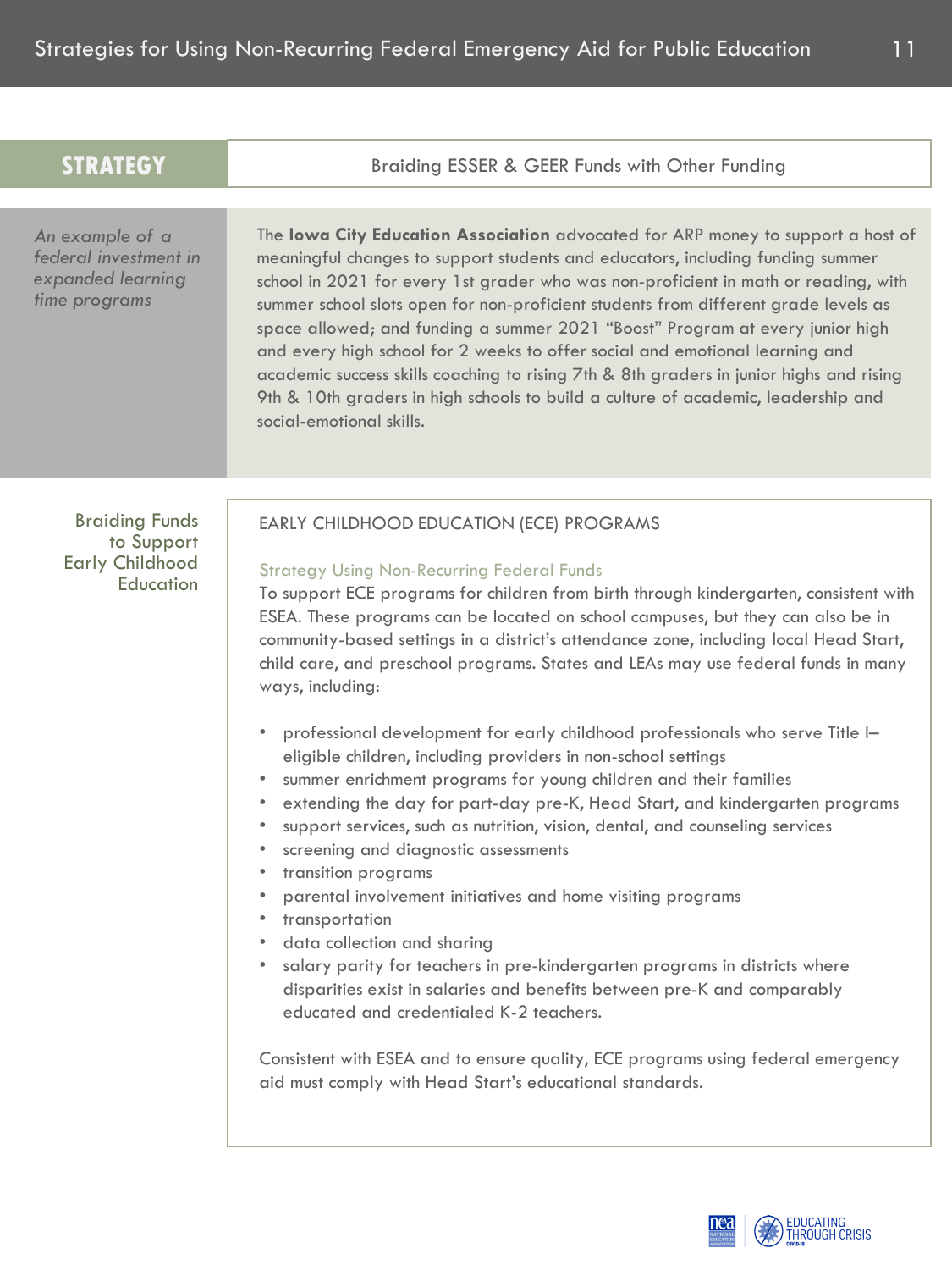| <b>STRATEGY</b>                                                            | Braiding ESSER & GEER Funds with Other Funding                                                                                                                                                                                                                                                                                                                                                                                                                                                                                                                                                                                                                                                                                                                                                                                                                                                    |
|----------------------------------------------------------------------------|---------------------------------------------------------------------------------------------------------------------------------------------------------------------------------------------------------------------------------------------------------------------------------------------------------------------------------------------------------------------------------------------------------------------------------------------------------------------------------------------------------------------------------------------------------------------------------------------------------------------------------------------------------------------------------------------------------------------------------------------------------------------------------------------------------------------------------------------------------------------------------------------------|
| <b>Braiding Funds</b><br>to Support<br><b>Early Childhood</b><br>Education | Also, federal funds can be used to support professional development for any staff<br>who support federally funded ECE programs, whether or not staff are employed by<br>the district. For example, Title II of ESEA allows professional development funds to be<br>used to support joint professional development of district- and community-based ECE<br>staff serving children in a Title I attendance zone. Federal recovery funds can<br>similarly support these opportunities. Joint professional development can support<br>equitable learning opportunities across settings.                                                                                                                                                                                                                                                                                                               |
| <b>Examples of federal</b><br>investments in early<br>childhood education  | States can support high-leverage LEA investments by providing LEAs with guidance<br>on how to use their federal funds to support early learning. State department staff<br>and guidance documents can clarify the many ways funds can be used for ECE and<br>offer suggestions on how to build community partnerships, such as through sample<br>memoranda of understanding and district examples. California's First 5<br>Commission, for instance, provided small planning grants between 2001-02 and<br>2005-06, which nearly doubled the number of districts using Title I funds for ECE and<br>increased total Title I funding for ECE by 76%. Washington state currently provides<br>LEAs with guidance on how to use Title I, Part A funds for early learning programs<br>and explains why they are beneficial. Districts, in turn, have flexibility to use funds in<br>a variety of ways. |
|                                                                            | Districts can look to current uses of Title I funds as examples for federal emergency<br>aid. For example, Montgomery County, MD uses Title I, Part A funds to extend<br>preschool programs through the summer to support transitions to kindergarten. It also<br>uses funds to extend the length of the day for Head Start participants, expand<br>schoolwide family engagement activities, and provide professional development such<br>as coaching for early childhood teachers.<br>Source: https://learningpolicyinstitute.org/product/federal-funds-ece-factsheet                                                                                                                                                                                                                                                                                                                            |

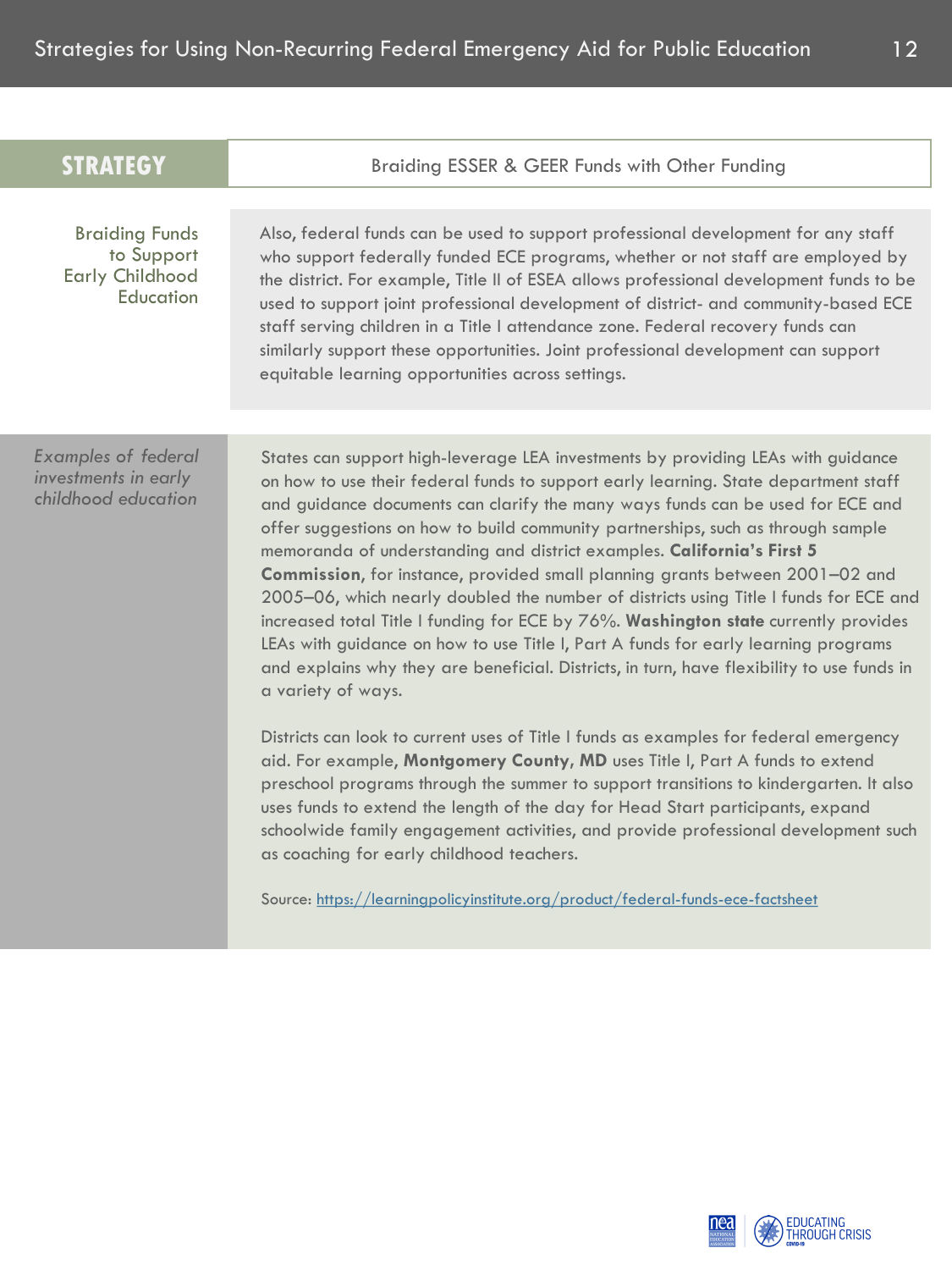| <b>STRATEGY</b>                                                                | Braiding ESSER & GEER Funds with Other Funding                                                                                                                                                                                                                                                                                                                                                                                                                                                                                                                                                                                                                                                                                                                                                                                                                                                                                                                                                                                                                                                                                                                                                                                                                                                                                                                                                                                                                                                                                                                                                                                                                                                                                                                                                                                                       |
|--------------------------------------------------------------------------------|------------------------------------------------------------------------------------------------------------------------------------------------------------------------------------------------------------------------------------------------------------------------------------------------------------------------------------------------------------------------------------------------------------------------------------------------------------------------------------------------------------------------------------------------------------------------------------------------------------------------------------------------------------------------------------------------------------------------------------------------------------------------------------------------------------------------------------------------------------------------------------------------------------------------------------------------------------------------------------------------------------------------------------------------------------------------------------------------------------------------------------------------------------------------------------------------------------------------------------------------------------------------------------------------------------------------------------------------------------------------------------------------------------------------------------------------------------------------------------------------------------------------------------------------------------------------------------------------------------------------------------------------------------------------------------------------------------------------------------------------------------------------------------------------------------------------------------------------------|
| <b>Braiding Funds</b><br>to Implement &<br>Support<br><b>Community Schools</b> | <b>COMMUNITY SCHOOLS</b><br><b>Strategy Using Non-Recurring Federal Funds</b><br>To negotiate contract language or collaborate on policy to establish an<br>infrastructure for planning and support, such as collaborative district teams to<br>share in decisions about how to design and implement new community school<br>initiatives; county-level staff to help establish systems-level partnerships; and<br>district-, county-, or state-level staff to provide technical assistance to community<br>school sites.<br>• To coordinate partnerships with nonprofit and government agencies.<br>To conduct collaborative assets and needs assessments to identify existing<br>resources on-site and in the school community, as well as the academic, social,<br>emotional, physical, and mental health needs of students, families, and school<br>staff.<br>To provide broadband and device access, and establish on-site food pantries<br>$\bullet$<br>and meal delivery, health and mental health services, and counseling and other<br>trauma- informed supports, as determined by collaborative assets and needs<br>assessments.<br>To support active family and community engagement, such as training and<br>compensating staff to make home visits and developing culturally and<br>linguistically relevant communications.<br>To provide professional learning experiences and collaborative opportunities for<br>$\bullet$<br>all educators to improve teaching and learning in a way that meets each student's<br>needs, including ensuring that a strong and proven culturally relevant curriculum is<br>used to address student learning needs and expand student experiences.<br>To convene a learning community for school-level and district-level partners to<br>$\bullet$<br>share best practices and address common problems. |
|                                                                                | Community schools can be supported with federal emergency aid, as they are an<br>allowable use under Titles I, II, and IV of ESEA. The ARP Act underscores this by<br>specifically identifying "full-service community schools" as an allowable use of funds<br>to support student mental health. Community schools also qualify as an evidence-<br>based intervention for schools identified as needing support and improvement under<br>the Every Student Succeeds Act (ESSA). Districts using federal emergency aid to<br>implement and support community schools may seek additional federal funding<br>through the Full-Service Community Schools Program competitive grant, authorized                                                                                                                                                                                                                                                                                                                                                                                                                                                                                                                                                                                                                                                                                                                                                                                                                                                                                                                                                                                                                                                                                                                                                         |

under Title IV of ESEA.



13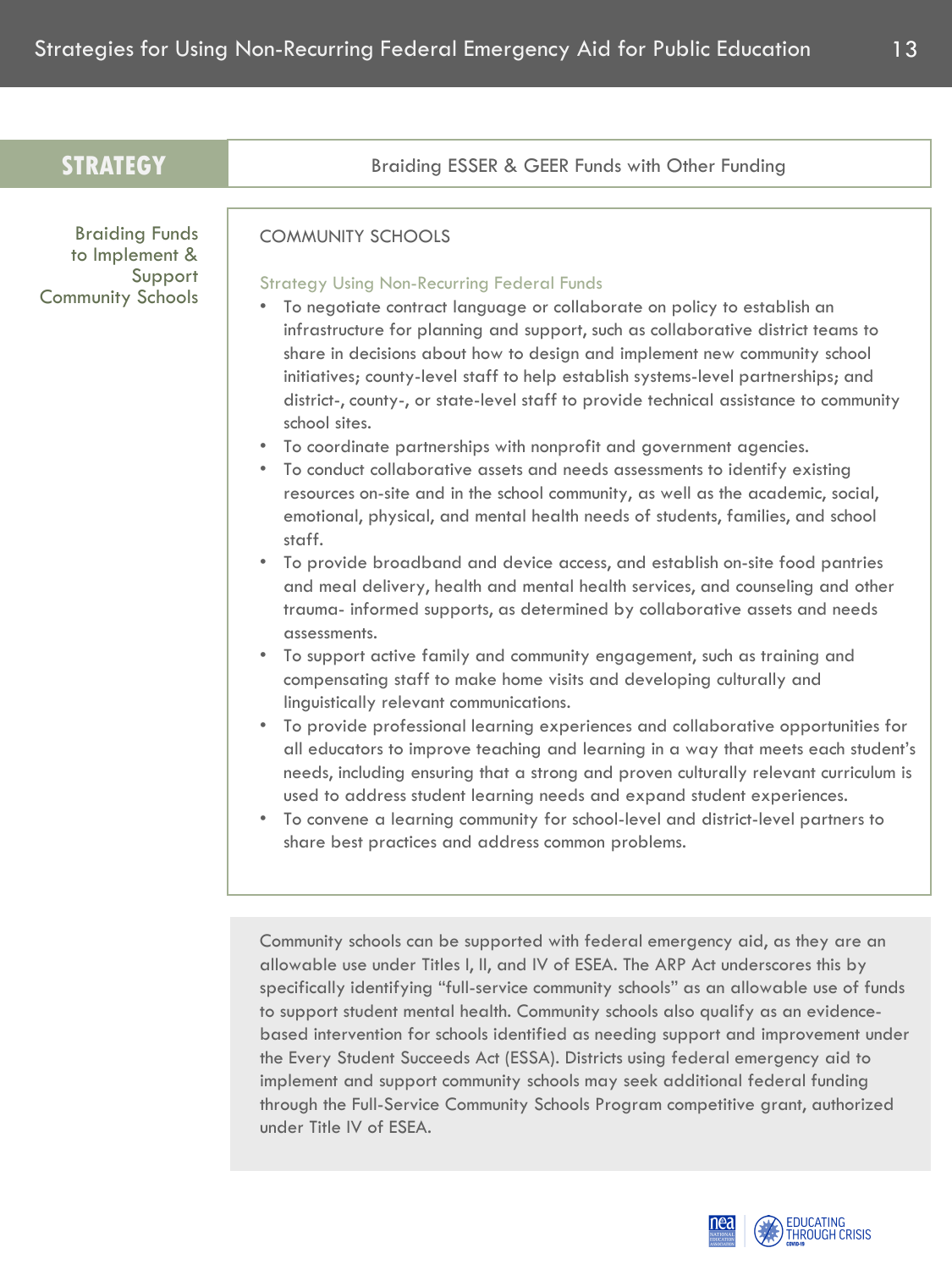| <b>STRATEGY</b>                                                   | Braiding ESSER & GEER Funds with Other Funding                                                                                                                                                                                                                                                                                                                                                                                                                                                                                                                                                                                                                                                                                     |
|-------------------------------------------------------------------|------------------------------------------------------------------------------------------------------------------------------------------------------------------------------------------------------------------------------------------------------------------------------------------------------------------------------------------------------------------------------------------------------------------------------------------------------------------------------------------------------------------------------------------------------------------------------------------------------------------------------------------------------------------------------------------------------------------------------------|
|                                                                   |                                                                                                                                                                                                                                                                                                                                                                                                                                                                                                                                                                                                                                                                                                                                    |
| <b>Examples of federal</b><br>investments in<br>community schools | States can support community schools in three main ways: (1) establishing competitive<br>grant programs using federal emergency aid (as <b>California</b> has done) or existing<br>state funds (as New Mexico has done), which may leverage LEA federal funds to<br>provide matching grants; (2) offering entitlement funding, as with the Maryland<br>Concentration of Poverty School Grant Program, the Kentucky Family Resource and<br>Youth Services Centers, and the New York state school funding formula<br>set-aside for community schools; and (3) supporting high-quality implementation of<br>community schools by funding technical assistance, as New York has done through<br>regional technical assistance centers. |
|                                                                   | In 2020, California used \$45 million in the first round of ESSER funding to start a<br>competitive community school grant program. The state has allocated \$3 billion from<br>the state general fund, supplemented by additional funding for mental health, after-<br>school, and summer school programs, to develop new and expand existing initiatives<br>over the next 5 years, with funding prioritized for high-poverty schools.                                                                                                                                                                                                                                                                                            |
|                                                                   | Vermont is using \$3.4 million in ARP ESSER funds for a competitive community school<br>grant program that will support the hiring of coordinators at high-poverty school<br>sites, assets and needs assessments, and services aligned with all the interconnected<br>pillars that define a community school.                                                                                                                                                                                                                                                                                                                                                                                                                      |
|                                                                   | The New York City Recovery Budget, including ARP ESSER funds, features \$10 million<br>in fiscal year 2022 to expand the school district's research-backed community schools<br>initiative from 266 to 406 sites citywide.                                                                                                                                                                                                                                                                                                                                                                                                                                                                                                         |
|                                                                   | Source: https://learningpolicyinstitute.org/product/federal-funds-cs-factsheet                                                                                                                                                                                                                                                                                                                                                                                                                                                                                                                                                                                                                                                     |
| <b>NEA Resources</b>                                              | COMMUNITY SCHOOLS https://www.nea.org/communityschools                                                                                                                                                                                                                                                                                                                                                                                                                                                                                                                                                                                                                                                                             |

COMMUNITY SCHOOLS 101: A PRIMER ON THE FUTURE OF PUBLIC EDUCATION <https://www.nea.org/sites/default/files/2021-08/Community%20Schools%20Fact%20Sheet.pdf>

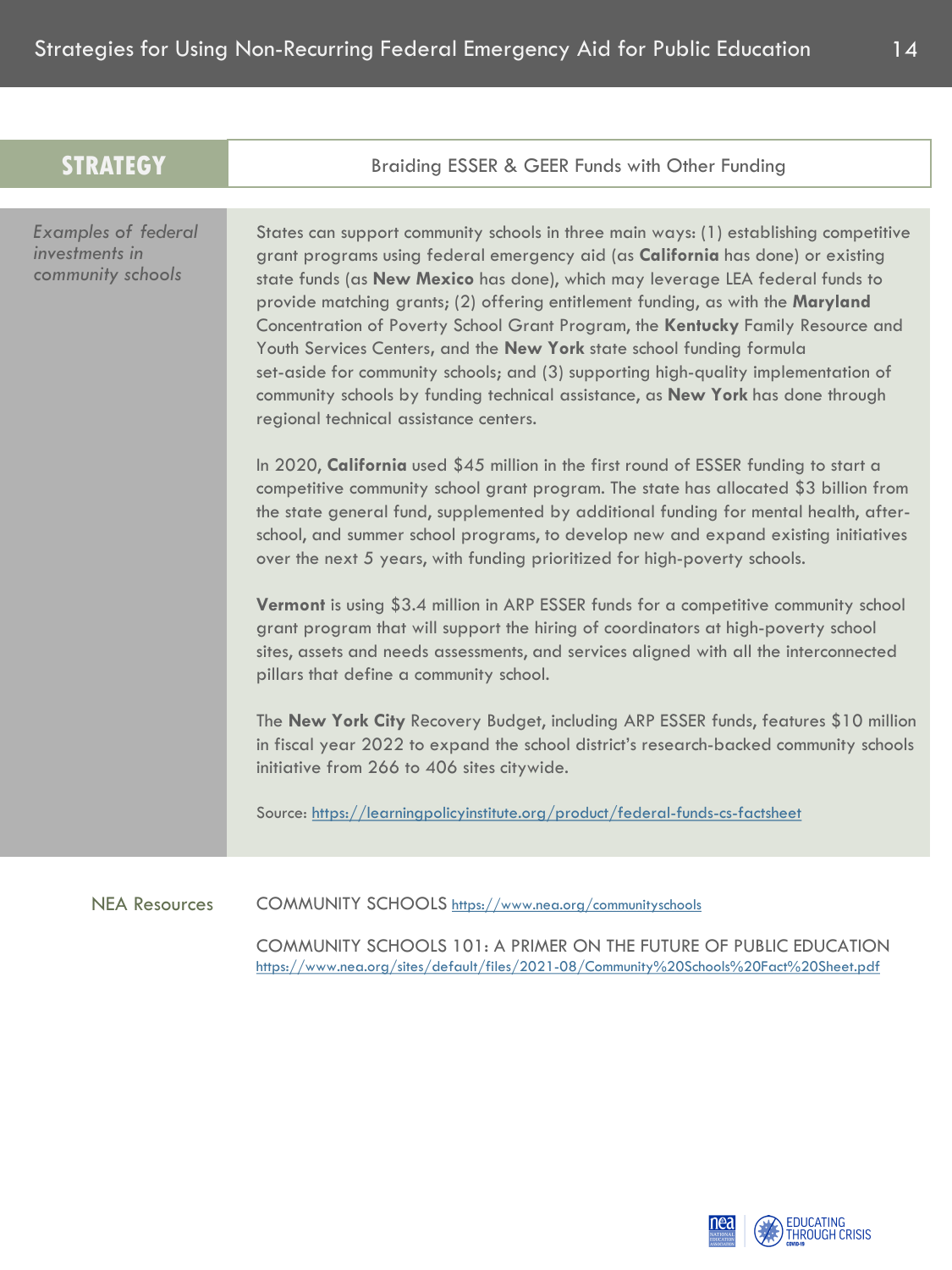| <b>TEACHER RESIDENCIES</b>                                                                                                                                                                                                                                                                                                                                                                                                                                                                                                                                                                                                                                                                                                                                                                                                                                                    |
|-------------------------------------------------------------------------------------------------------------------------------------------------------------------------------------------------------------------------------------------------------------------------------------------------------------------------------------------------------------------------------------------------------------------------------------------------------------------------------------------------------------------------------------------------------------------------------------------------------------------------------------------------------------------------------------------------------------------------------------------------------------------------------------------------------------------------------------------------------------------------------|
| <b>Strategy Using Non-Recurring Federal Funds</b><br>Federal emergency aid can be used to create and support teacher residency<br>programs consistent with allowable uses through ESEA. High-quality residencies are<br>characterized by features such as district-university partnerships, candidate financial<br>support, and yearlong comprehensive clinical experiences tightly linked to<br>coursework. Under ESEA, residency programs must offer at least a year of preservice<br>training, including instruction in subject-area content and in pedagogy. Funding can<br>be directed to new or existing programs. Current residency programs-including<br>those described in state ESEA plans-can serve as models for new investments.<br>Federal funds could also be used to provide stipends and training for<br>cooperating/mentor teachers who host the residents. |
| <b>GROW YOUR OWN PROGRAMS</b><br><b>Strategy Using Non-Recurring Federal Funds</b><br>Another application of federal emergency aid comes through the Perkins Career and<br>Technical Education Act allowable use for high school teacher career pathways, a<br>type of Grow Your Own (GYO) model focused on teacher recruitment, retention, and<br>diversification of the profession. A wider range of GYO program types can be<br>funded under ESEA allowable uses, including routes that provide paraeducators,<br>other education support professionals, community members, and career changers with<br>training and support to earn teacher certification.                                                                                                                                                                                                                |
| PREPARATION FOR SPECIAL EDUCATION TEACHERS<br><b>Strategy Using Non-Recurring Federal Funds</b><br>Through IDEA, LEAs can use ESSER and GEER funds to support preparation and<br>professional development specifically for special education teachers. Also among<br>allowable uses of funds in IDEA are investments to establish or improve preparation<br>partnerships between districts and educator preparation programs and to create<br>routes for paraprofessionals to become special education teachers, another variation<br>on the GYO model.                                                                                                                                                                                                                                                                                                                       |
|                                                                                                                                                                                                                                                                                                                                                                                                                                                                                                                                                                                                                                                                                                                                                                                                                                                                               |

EDUCATING<br>THROUGH CRISIS

nea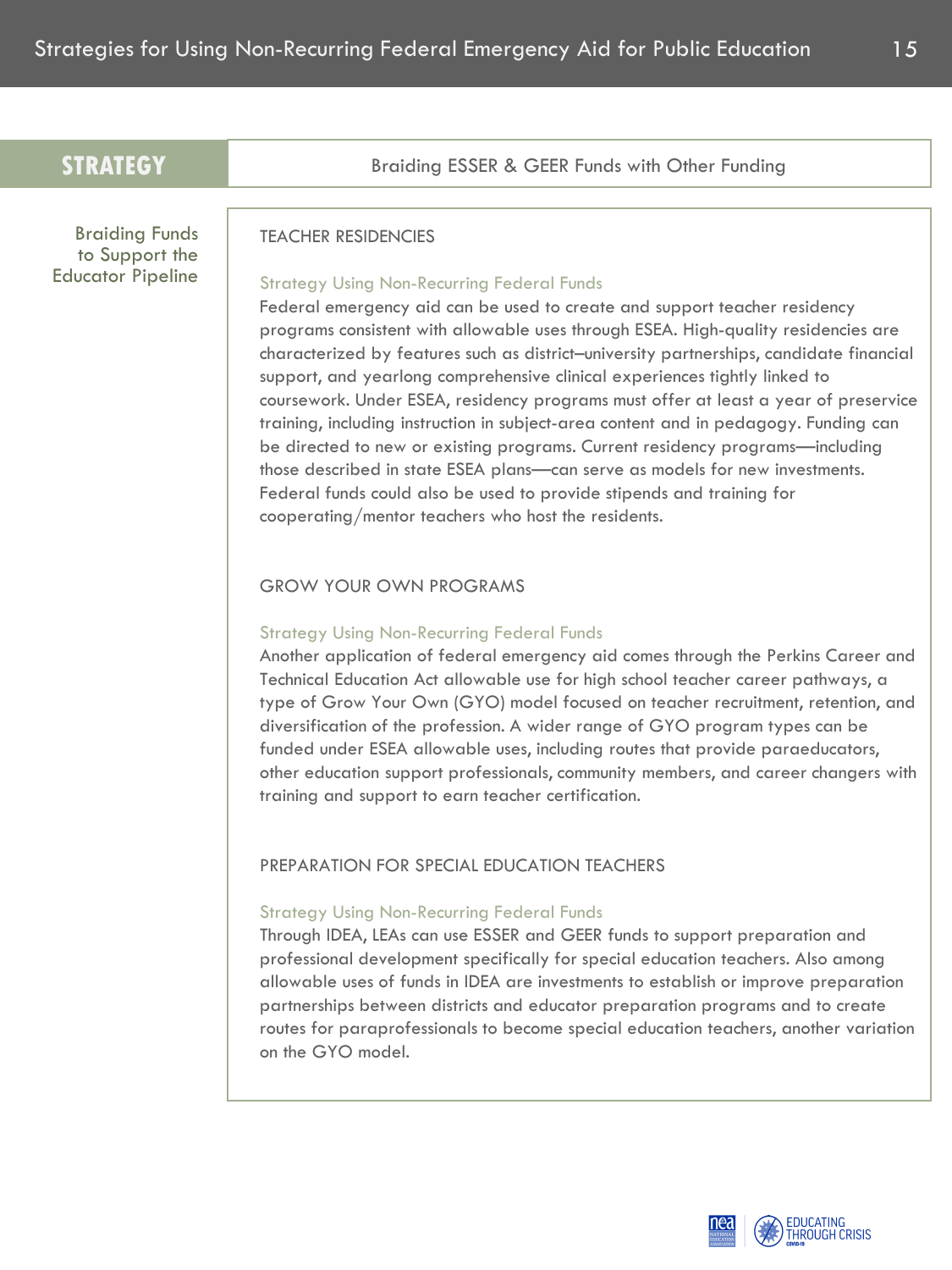| <b>STRATEGY</b>                                                       | Braiding ESSER & GEER Funds with Other Funding                                                                                                                                                                                                                                                                                                                                                                                                                                                                                                                                                                                                                                                                                                                                                                                                                                                                                                                                                                                                                                                                                                                                                                                                                   |
|-----------------------------------------------------------------------|------------------------------------------------------------------------------------------------------------------------------------------------------------------------------------------------------------------------------------------------------------------------------------------------------------------------------------------------------------------------------------------------------------------------------------------------------------------------------------------------------------------------------------------------------------------------------------------------------------------------------------------------------------------------------------------------------------------------------------------------------------------------------------------------------------------------------------------------------------------------------------------------------------------------------------------------------------------------------------------------------------------------------------------------------------------------------------------------------------------------------------------------------------------------------------------------------------------------------------------------------------------|
|                                                                       |                                                                                                                                                                                                                                                                                                                                                                                                                                                                                                                                                                                                                                                                                                                                                                                                                                                                                                                                                                                                                                                                                                                                                                                                                                                                  |
| <b>Braiding Funds</b><br>to Support the<br><b>Educator Pipeline</b>   | Strategic investments can support student learning opportunities and educator<br>preparation. The ARP Act funds allocated to student learning opportunities can also<br>support partnerships with educator preparation programs. Teacher candidates, as<br>well as recent educator preparation program graduates who missed out on in-person<br>clinical experiences during the pandemic, can fill a variety of roles in learning<br>opportunity programs: serving as tutors in high-quality tutoring programs, staffing<br>summer programs and after-school or expanded learning programs, or working as<br>paraprofessionals or substitute teachers in co-teaching or resident roles.<br>Such an approach to staffing provides multiple benefits: districts can draw on these<br>candidates and graduates to meet staffing needs and strengthen learning<br>opportunity programs, teacher candidates can cover preparation costs through paid<br>clinical experiences, and candidates and recent graduates can gain useful in-person<br>experience.                                                                                                                                                                                                            |
|                                                                       |                                                                                                                                                                                                                                                                                                                                                                                                                                                                                                                                                                                                                                                                                                                                                                                                                                                                                                                                                                                                                                                                                                                                                                                                                                                                  |
| <b>Examples of federal</b><br>investments in the<br>educator pipeline | Examples of Grow Your Own programs with records of promising results include the<br>Recruiting Washington Teachers program, the North Carolina Teacher Cadet<br>Program, and Educators Rising Nebraska. Similarly, Connecticut is expanding the<br>Educators Rising Academy curriculum in school districts across the state, giving high<br>school students access to a program that encourages students early on to consider<br>careers in education and diversifies the educator pipeline. Developed by teachers<br>for teachers, with the support of the NEA, CEA, and the National Board for<br>Professional Teaching Standards, PDK International's Educators Rising program uses a<br>grow your own teacher recruitment strategy, embedding education curriculum into<br>high school classes and afterschool clubs, and 52 percent of current members are<br>students of color.<br>Tennessee used \$2 million in ESSER SEA reserve funds for a Grow Your Own<br>competitive grant program supporting a variety of pathways for high school seniors,<br>education assistants, and teachers to earn credentials in STEM fields and special<br>education, among others.<br>Source: https://learningpolicyinstitute.org/product/federal-funds-edprep-factsheet |

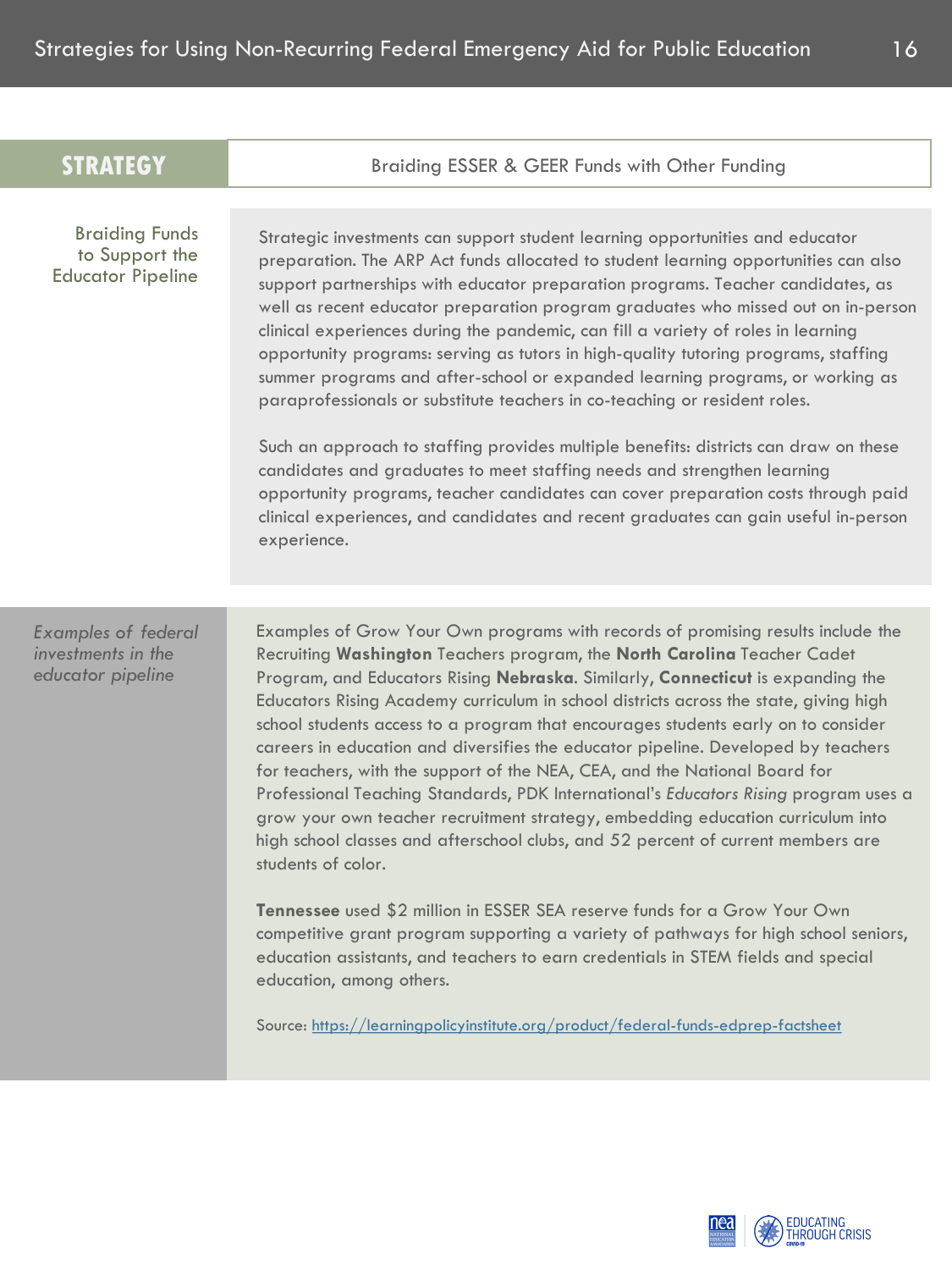| <b>STRATEGY</b>                                                                                          | Braiding ESSER & GEER Funds with Other Funding                                                                                                                                                                                                                                                                                                                                                                                                                                                                                                                                                                                                                                                                               |
|----------------------------------------------------------------------------------------------------------|------------------------------------------------------------------------------------------------------------------------------------------------------------------------------------------------------------------------------------------------------------------------------------------------------------------------------------------------------------------------------------------------------------------------------------------------------------------------------------------------------------------------------------------------------------------------------------------------------------------------------------------------------------------------------------------------------------------------------|
| <b>Braiding Funds</b><br>to Implement<br><b>Health and Safety</b><br><b>Practices Beyond</b><br>COVID-19 | <b>Strategy Using Non-Recurring Federal Funds</b><br>Federal non-recurring funds can be used to help school districts and unions bargain<br>and implement the safest workplace practices, including COVID mitigation strategies,<br>but also protection against other workplace hazards. NEA locals can bargain<br>provisions that provide adequate supplies of personal protective equipment, and<br>cleaning and disinfecting materials and related training; inspections of buildings and<br>vehicles; and necessary facility upgrades. Funds can also be used to hire additional<br>nurses.                                                                                                                              |
| An example of a<br>federal investment in<br>health and safety                                            | The <b>Education Association of Passaic, NJ</b> worked with the Passaic Public Schools<br>District to allocate ARP ESSER funds to support the 28 certified school nurses for<br>performing additional duties resulting from the coronavirus. The district, whose<br>community faces tremendous socio-economic challenges, has nearly 12,900 students,<br>93% of whom are identified as Hispanic. In its state plan, New Jersey has indicated<br>that the ARP-funded "Acceleration Coach and Educator Support Grant" may be used<br>to support a variety of school staff, including educators and key support staff, such as<br>school counselors, special education personnel, nurses, social workers, and<br>psychologists. |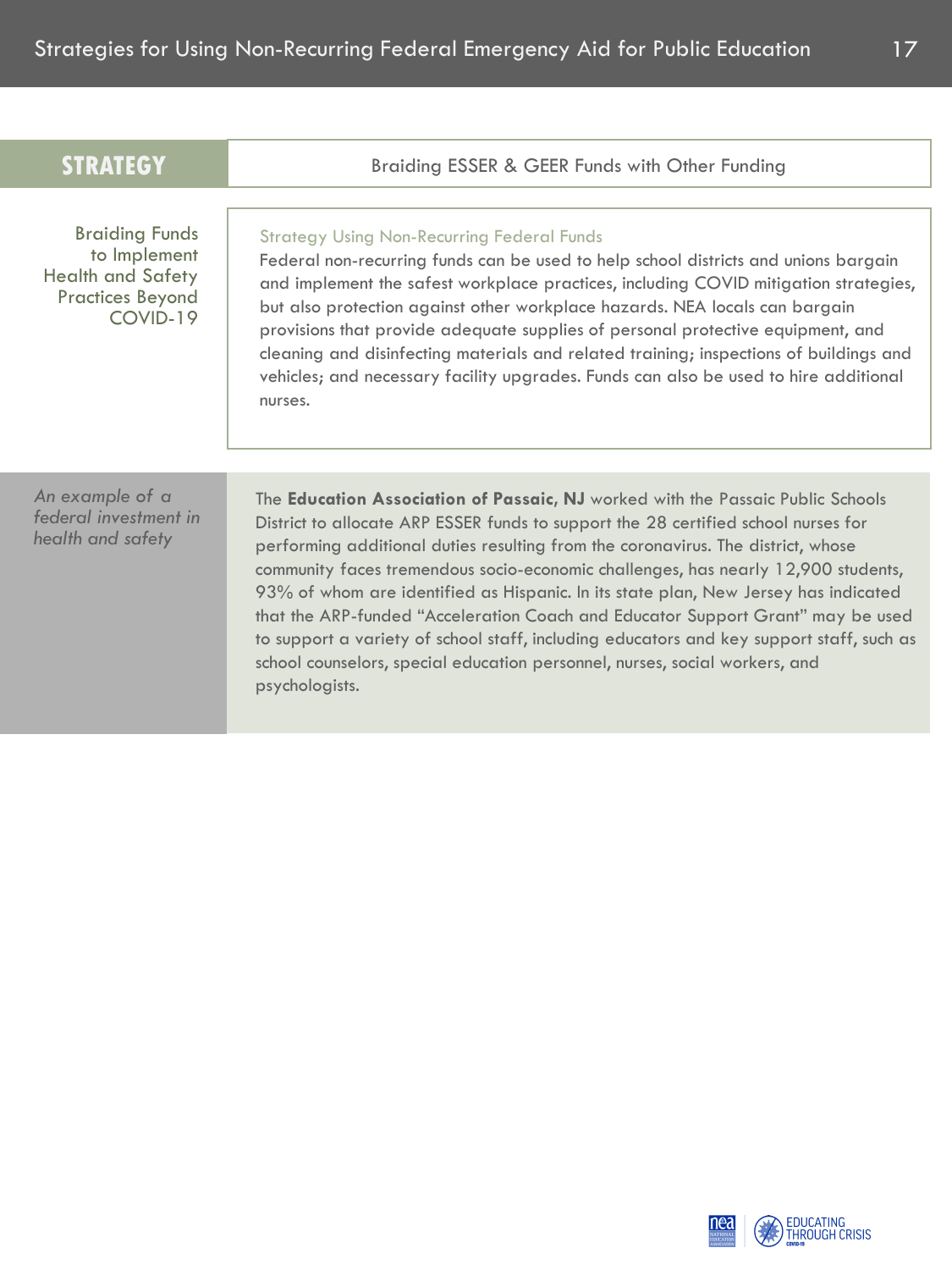Provide Professional Growth Opportunities to Educators to Meet Expanded/Different Needs

Suggestions include strategies on extending the reach of current teachers, aspiring and early career educators, and education support professionals.

Extending the Reach of Current **Educators** 

#### *Potential Asset & Strategy*

Current teachers. Affiliates can negotiate or advocate for financial incentives to encourage current educators to take on additional responsibilities and expand the reach of their talent—to enable master teachers to provide mentoring and coaching to early career educators who are profession-ready. Federal funds could be used to provide additional base pay or stipends to these teacher leaders to incentivize this additional contribution to learning, and to cover the training for teachers to serve as coaches and mentors. For example, IDEA funding can be used to train classroom teachers and paraprofessionals on Positive Behavioral Interventions and Supports to improve student behavior in inclusion classes. Also, IDEA funds can be used to train classroom educators on how to use and integrate technology, which can help with the paperwork and caseload issues of special educators with whom they work in inclusion classrooms. Finally, provide appropriate substitute coverage or offer part-time employees the opportunity to work additional hours, subject to the terms of any existing collective bargaining agreement.

Current teachers and aspiring and early career educators. Provide incentive programs such as tuition remission, loan forgiveness, housing stipends, and other significant stipends to serve in under-resourced schools.

Current school support staff. Affiliates can negotiate or advocate for financial incentives to encourage school support staff to take on additional responsibilities beyond their current role. Locals should negotiate or advocate for any "additional responsibilities" and ensure that education support professionals are trained appropriately and compensated for additional work. Employees performing work in higher-paid classifications should earn the pay of the higher classification.

[Source: https://www.wested.org/wp-content/uploads/2021/06/Brief-2\\_06-21-2021\\_Federal-](https://www.wested.org/wp-content/uploads/2021/06/Brief-2_06-21-2021_Federal-COVID-Relief-Aid.pdf)COVID-Relief-Aid.pdf

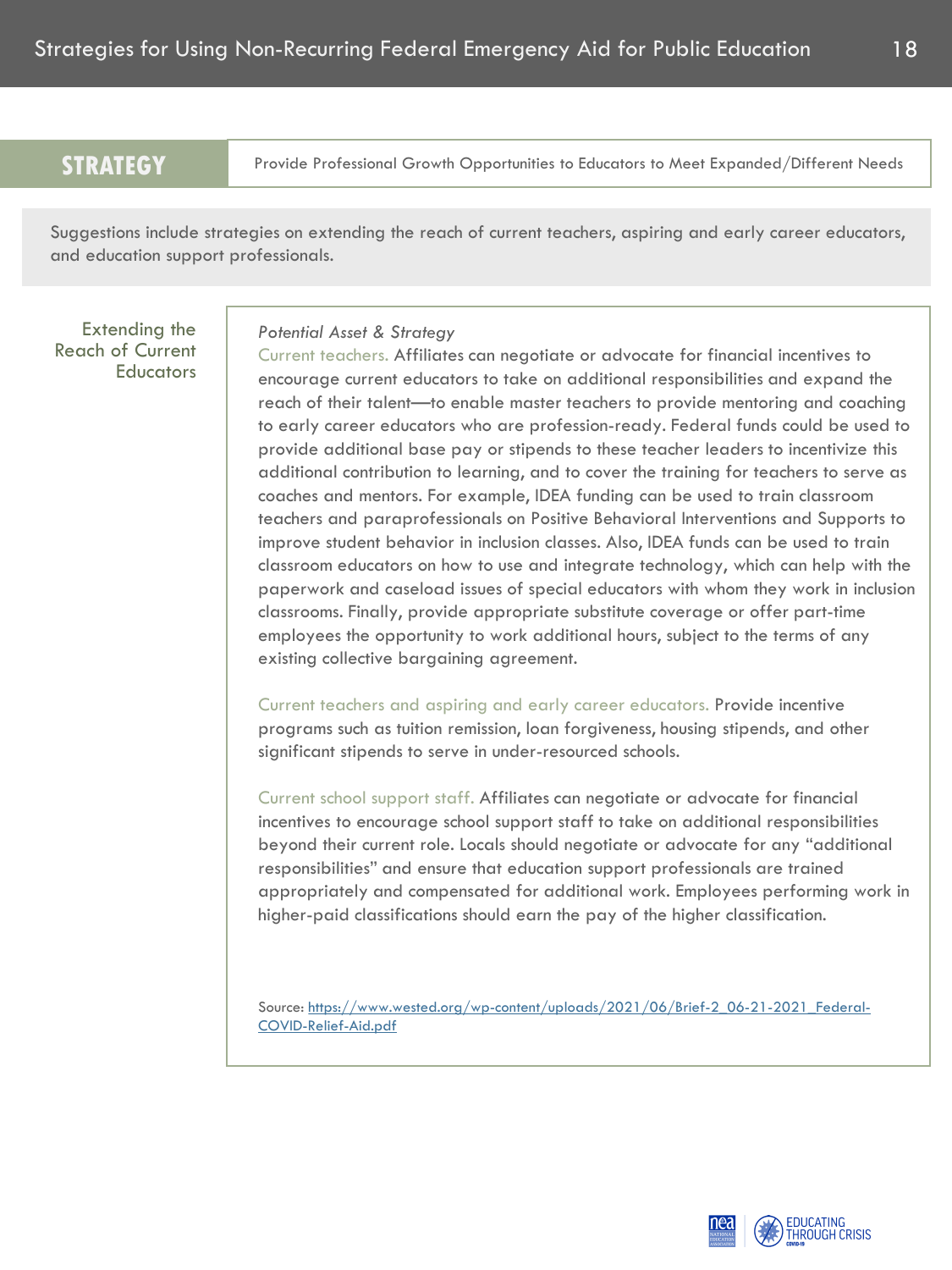Alternative Approaches to Augment Staffing

Suggestions include strategies on hiring additional staff, addressing educator shortages, and prioritizing hiring educators of color.

The Need for Additional Staff

## *Potential Asset & Strategy*

Teacher preparation institutions. Partnerships between districts and teacher preparation institutions require alignment and planning, coordination, communication, and training, and require resources to support these costs. For example, federal funds could be used to pay for startup costs, including hiring staff who can coordinate the new positions, and providing training to staff for implementation. For districts in remote rural communities and other underserved areas with limited accessibility to teacher preparation institutions, or limited infrastructure or personnel to implement these partnerships, greater upfront investments may be necessary. For example, seed funding to establish local after-school or summer learning programs, personnel to match districts to regional community-based organizations that can provide this programming, or long-distance partnerships that leverage virtual collaboration when broadband is available.

Retaining **Educators** 

## *Potential Asset & Strategy*

Current educators. To improve student learning and teacher working conditions, districts should hire additional teachers, specialized instructional support personnel, and education support professionals. This would help reduce educators' workloads and student class size. When used in educating students with disabilities (SWD), IDEA funding can be used for incorporating programs that provide for collaboration time between special educators and regular educators of SWD, reduce class schedules, reduce caseloads, provide professional development specific to the needs of SWD, and for additional pay for special education teachers.

The Need for School counselors, Psychologists, and Social Workers

## *Potential Asset & Strategy*

Graduate schools of social work, psychology, and counseling. To bring in aspiring school counselors, psychologists, and social workers to supplement the current workforce. This approach could provide these graduate students with additional field experience while also helping to meet the expanded need for staff in these positions. Universities might offer credit hours for residencies or internships to students who provide services during the school day or through after-school or summer learning programs. Graduate students might also be hired full time in the summer when they are not handling a full course load. Investing in personnel to provide student

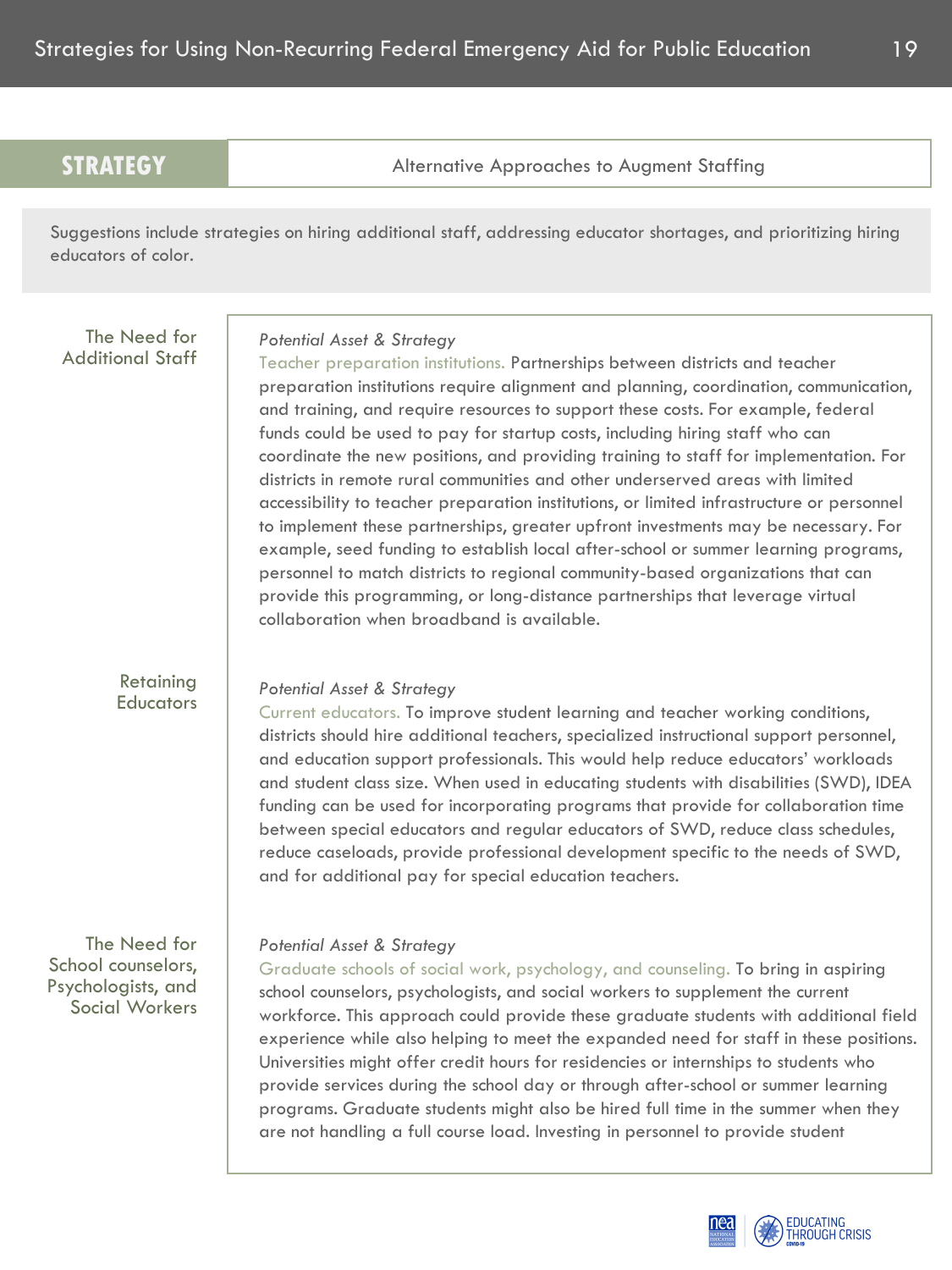| Alternative Approaches to Augment Staffing                                                                                                                                                                                                                                                                                                                                                                                                                                                                                                                                                                                                                                                                                                                                                                                                                                                                                                                                                                 |
|------------------------------------------------------------------------------------------------------------------------------------------------------------------------------------------------------------------------------------------------------------------------------------------------------------------------------------------------------------------------------------------------------------------------------------------------------------------------------------------------------------------------------------------------------------------------------------------------------------------------------------------------------------------------------------------------------------------------------------------------------------------------------------------------------------------------------------------------------------------------------------------------------------------------------------------------------------------------------------------------------------|
|                                                                                                                                                                                                                                                                                                                                                                                                                                                                                                                                                                                                                                                                                                                                                                                                                                                                                                                                                                                                            |
| well-being services has the short-term benefit of meeting urgent needs that have<br>resulted from the pandemic while also potentially addressing longer-term shortages<br>by establishing relationships between aspiring professionals and the schools and<br>districts most in need of these services. This approach is intended to provide a<br>preparation experience and not a fast-track into these professions before the<br>completion of the appropriate background.                                                                                                                                                                                                                                                                                                                                                                                                                                                                                                                               |
| <b>Potential Asset &amp; Strategy</b><br>Retired educators. Retired educators have the expertise and experience to contribute<br>to the school community in the short-term. Districts can hire retired educators to serve<br>as substitutes or to support current employees; however, the school district must ensure<br>that their retirement benefits are not adversely impacted. The Internal Revenue<br>Service has issued FAQs clarifying that, in some instances, retirees can return to work<br>and still receive their pensions. For example, Kentucky passed legislation to allow<br>temporarily retired teachers to be rehired and keep their pensions to help with<br>teacher shortages. The same approach can apply to retired social workers and<br>psychologists, for example. States have different retirement eligibility rules, so<br>please contact your state affiliate or state retirement system to learn about the<br>break in service requirements for your state.                  |
| Aspiring educators. The same funding mechanism can be used for aspiring educators<br>to serve as tutors only until the district has a need for them to take on a permanent<br>placement in a district school. Aspiring educators who are currently pursuing their<br>teaching credentials can benefit from additional field experience (and potentially<br>get credit toward their certification). States or districts could form partnerships with<br>regional teacher preparation programs to identify aspiring teachers and match<br>teacher candidates to school placements.<br>Novice educators. Districts or schools that have hired novice teachers for placement in<br>the fall could consider bringing these teachers on in the summer before they begin<br>their full-time role, to serve as summer school teachers or tutors and gain additional<br>field experience and orientation to the school and district. This approach should be<br>accompanied by early-onset induction and mentoring. |
|                                                                                                                                                                                                                                                                                                                                                                                                                                                                                                                                                                                                                                                                                                                                                                                                                                                                                                                                                                                                            |

[Source: https://www.wested.org/wp-content/uploads/2021/06/Brief-2\\_06-21-2021\\_Federal-](https://www.wested.org/wp-content/uploads/2021/06/Brief-2_06-21-2021_Federal-COVID-Relief-Aid.pdf)

COVID-Relief-Aid.pdf

EDUCATING<br>THROUGH CRISIS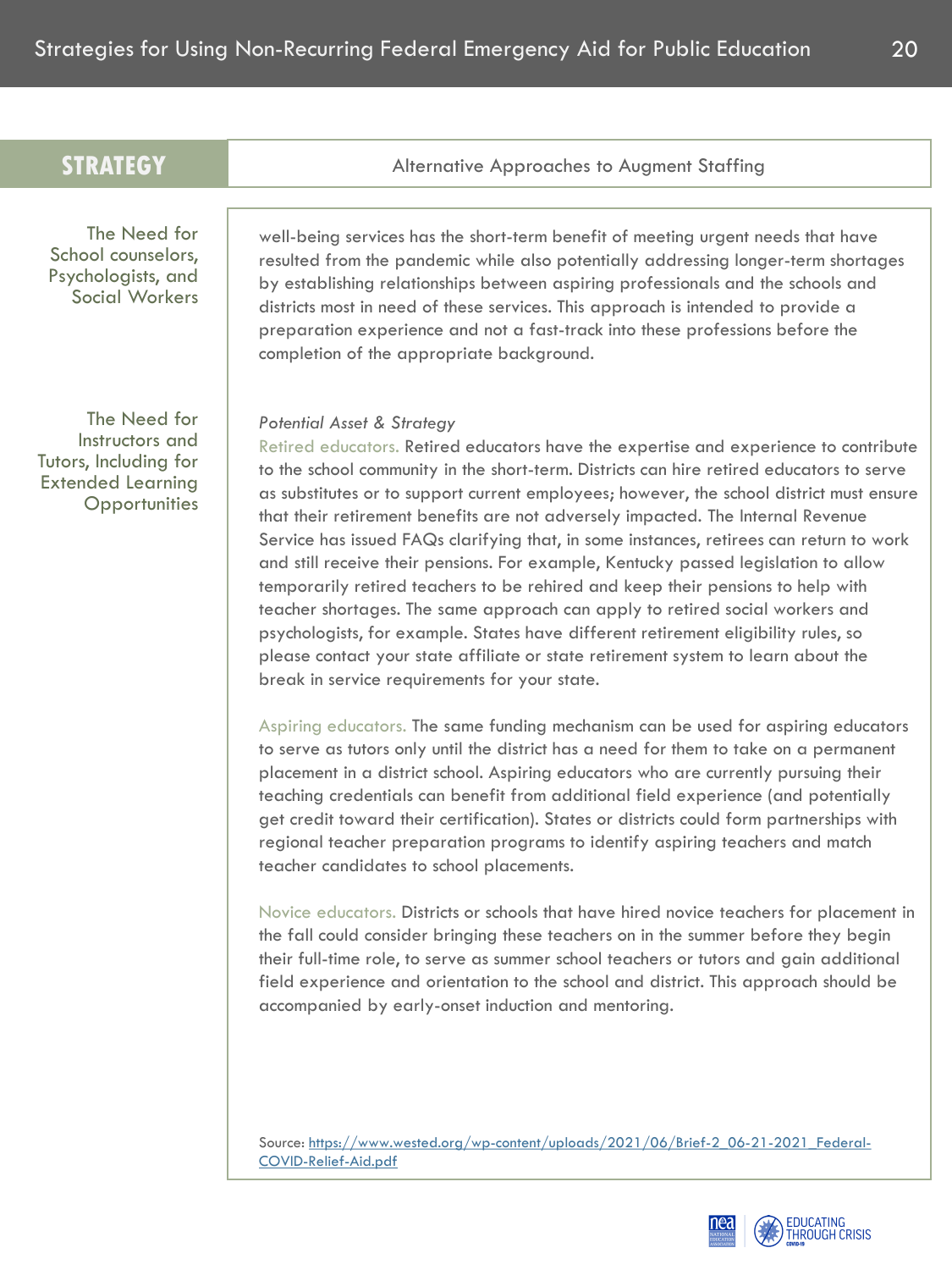| <b>STRATEGY</b>                                                        | Alternative Approaches to Augment Staffing                                                                                                                                                                                                                                                                                                                                                                                                                                                              |
|------------------------------------------------------------------------|---------------------------------------------------------------------------------------------------------------------------------------------------------------------------------------------------------------------------------------------------------------------------------------------------------------------------------------------------------------------------------------------------------------------------------------------------------------------------------------------------------|
|                                                                        |                                                                                                                                                                                                                                                                                                                                                                                                                                                                                                         |
| <b>Examples of</b><br>alternative<br>approaches to<br>augment staffing | The Millard Education Association (MEA), NE negotiated a voluntary summer<br>learning program; new positions for paraprofessionals; and a mentorship program<br>for struggling students, staffed by retired MEA members, who are paid at the same<br>rate as substitute teachers.<br>The San Diego Education Association, CA and school district signed an agreement<br>to create a "Resident Visiting Teacher" position at every school providing standby<br>substitute teachers.                      |
|                                                                        | The lowa City Education Association, IA secured the hiring of full-time building<br>substitute teachers at each building. Schools with larger enrollments have two building<br>substitutes and have just been authorized to increase that number to three. The<br>building substitutes receive a higher rate of pay and will now receive district benefits.<br>This reduces the need for teachers to use their preparation time to cover for<br>colleagues who are out but unable to find a substitute. |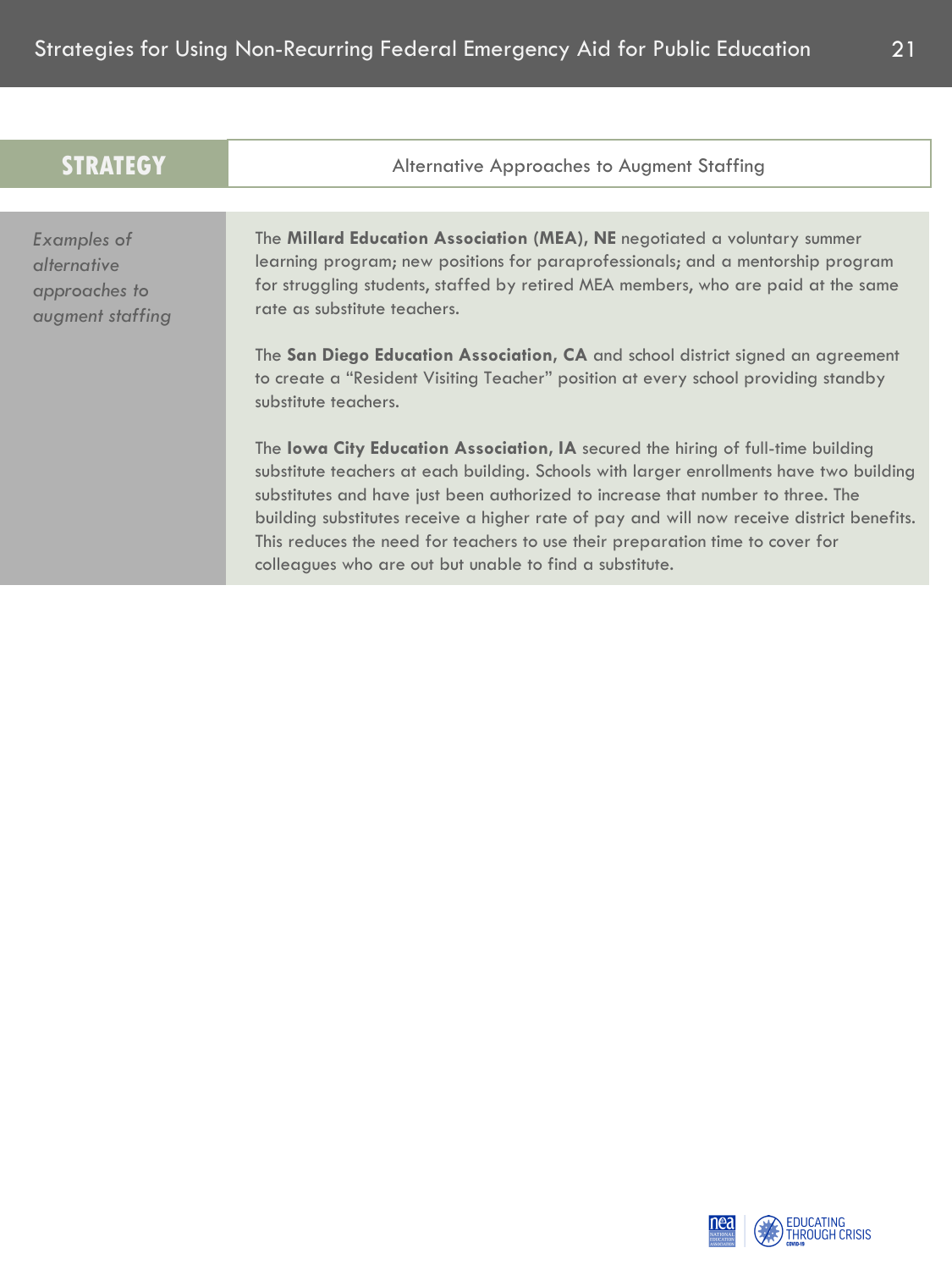Pilot or Demonstration Programs

Pilot or demonstration programs are small-scale, short-term activities that an LEA or school may introduce to determine if a program works in practice or should be taken to scale. Because federal emergency aid funds are available over multiple years, there is sufficient time to initiate a pilot program with these funds, and, if proven to be effective or successful, to continue or expand the program beyond the duration of the federal funds.

*Examples of pilot or demonstration programs included in ARP ESSER state plans*

**New York** state funds two Teacher Diversity Pipeline pilots designed to assist teacher aides and teaching assistants in attaining the necessary education and professional training to obtain teacher certification. The goals of this program include increasing the diversity of the teaching force in under-resourced districts and schools, as well as addressing teacher shortages/needs in under-resourced districts and schools.

With the support of a State Personnel Development Grant, **NYSED** is developing and implementing a pilot program to establish MTSS-I as a framework that helps educators prioritize the needs of the whole child and integrates academic, behavioral, and social emotional support within a culturally responsive and sustaining framework. The multi-tiered system of supports helps LEAs and schools prioritize interventions by establishing tiers of support.

In **Maryland**, the Teacher Collaborative Grant program was developed out of legislation that aims to elevate the teaching profession and attract individuals to the teaching profession by offering grants to partnerships consisting of teacher preparation programs, LEAs, and exclusive employee representatives. Grantees are currently piloting programs that redesign the practicum experience for candidates to better prepare them to enter the classroom with confidence, implement a career ladder that incentivizes teachers who gain expertise and move up the ladder, and provide professional education in international and national best practices in teaching. With the implementation of the career ladder, highly-qualified teachers will be incentivized to move up the career ladder as they gain additional expertise and leadership, and will be compensated as such.

**Maryland** established a voluntary pilot program allowing first-year teachers 20 percent more time for planning, peer observation, and mentoring. To date, three LEAs have participated in the program. MSDE is facilitating a workgroup of stakeholders, including representatives of primary and secondary education, higher education, and education policy experts, to determine effective ways to recruit, retain, and promote quality educators at all levels.

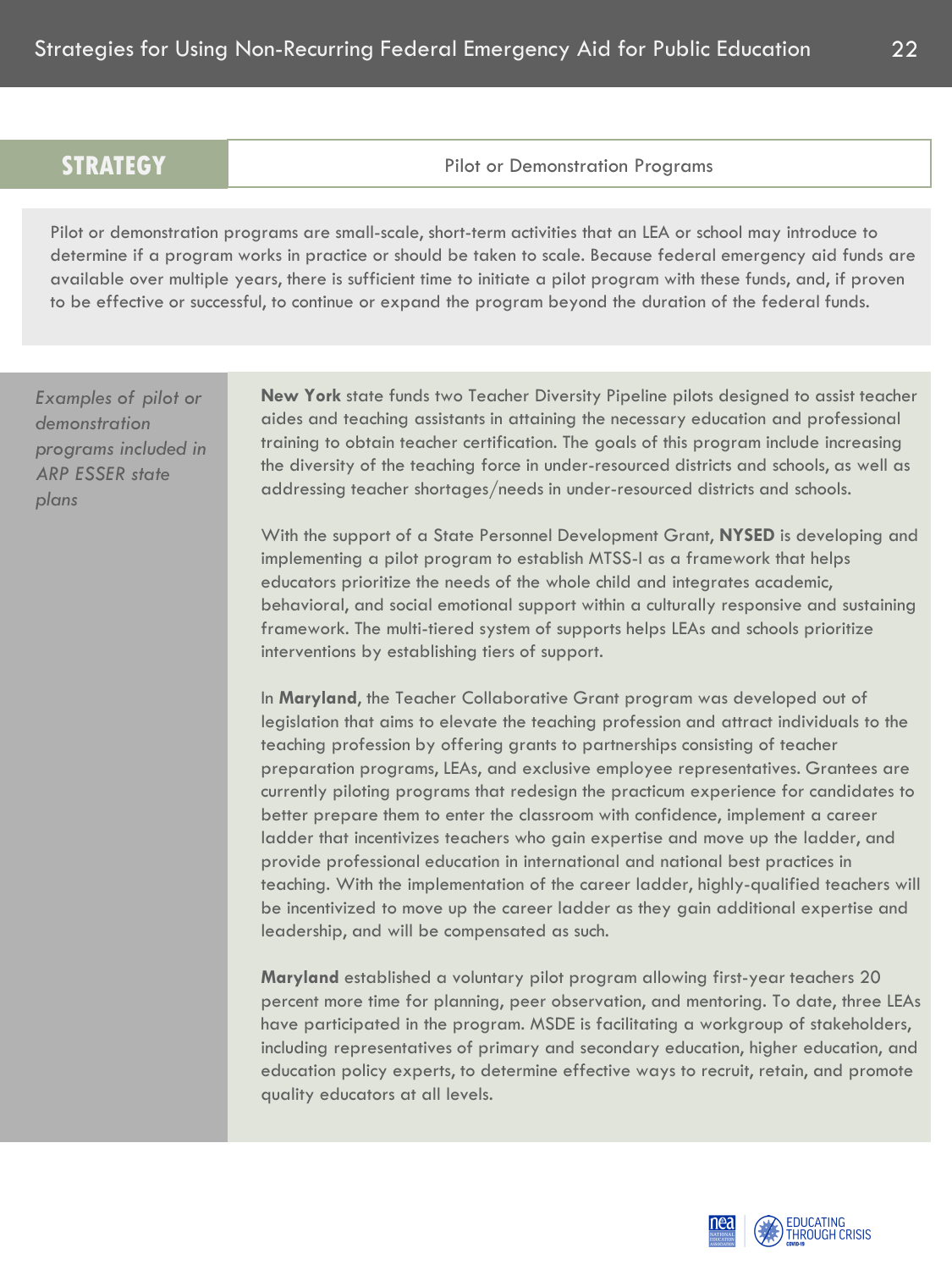**STRATEGY** Investments to Reduce Future Costs

Suggested strategies include investing in system innovation for sustainable improvement in practice, or improving the coordination of services for students with multiple types of needs, to help reduce more intensive, costly interventions in the future, and that free up resources that can be used to support other priorities.

System Innovation for Sustainable Improvement in Practice

## EARLY INTERVENTION SERVICES

## Strategy Using Non-Recurring Federal Funds

Investing in early intervention screening and data systems is a cost-effective strategy for identifying students in need of additional support. Doing so can facilitate identifying struggling students in the near term and closing opportunity gaps in the long term. Avoiding costly interventions in the future also helps free up resources to be used to support students in other ways. Such interventions — including early intervention services for children aged 0 to 3, as well as other supports for young learners — have the potential to reduce identification for special education services. Although early intervention is critical before students are referred for special education, African American and Hispanic/Latinx children are identified for support later than their White peers are. Similarly, using federal emergency aid to improve the coordination of services for students with multiple types of needs, such as English learners who also receive special education services.

## CAPACITY BUILDING

## Strategy Using Non-Recurring Federal Funds

Core staff capacity building to increase instructional quality and advance equity. The impact of the federal emergency aid can be magnified through effective professional learning and growth opportunities. The most effective professional learning opportunities for educators are collaborative, actively engaging, disciplinespecific, and of a sustained duration. School districts and affiliates should negotiate or collaborate on additional pay for master teachers to lead professional learning opportunities and extend their impact in a school. In addition, educators can benefit from race and equity training to increase their ability to navigate conversations about race and racial justice, and to develop and strengthen approaches to culturally responsive teaching. Educators can also benefit from professional learning to support their and their students' social-emotional needs after the return to inperson instruction.

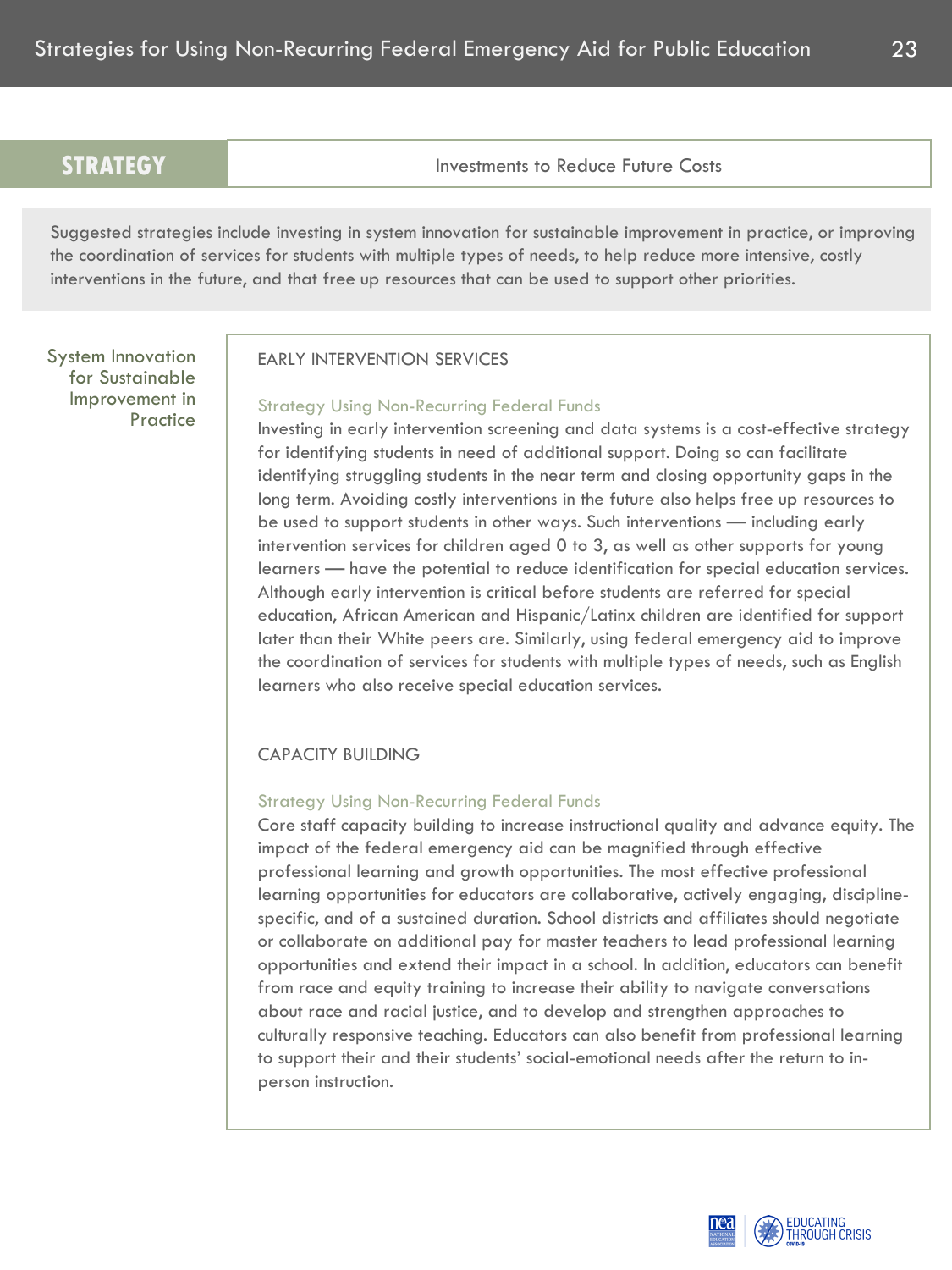Hire Now to Advance Equity

Use non-recurring federal funds to advance racial and social justice. Students of color, English learners, and students with disabilities have suffered the most during the pandemic. For these students, federal emergency aid is available now and for the next two to three years to not only recover lost instructional time but to reconstruct the meaning of public education as the great equalizer.

If it is determined the immediate need is for additional staff to address students' social, emotional, mental health, and academic needs, then federal funds should be used for this purpose regardless of their duration. While the federal funds are one-time only, under the ARP Act they are of such an unprecedented scale that to hold them in reserve or limit their reach to conform to conventional uses that are fiscally "safe"—if less effective—would be to perpetuate a system that is structurally unjust. The federal emergency aid is a one-time chance to undue long-term harm.

*Examples of meeting immediate needs with non-recurring federal emergency aid*

In **Casper, WY**, the realities of the pandemic also created an urgent demand for more school nurses. Nurses were being tasked with screening students for COVID-19, keeping in communication with more families, and educating staff and students about safety measures, in addition to handling the usual sprained ankles and stomachaches. Before the pandemic, **Natrona County**—which includes Casper—had only one nurse for every two schools. Keeping up with the increased workload would have been impossible. But thanks to pandemic relief funds from the federal government and educators advocating for changes that matter, each of the district's 28 schools now has a counselor and a nurse present every day. The Natrona County Education Association, Natrona County Public Schools administrators, and school board members worked together to ensure the funds were used in ways that would benefit students the most—including academic supports at the elementary level and HVAC improvements throughout the district's buildings.

The **Columbus Education Association (CEA), OH** negotiated an agreement for 33 additional school counselors; 88 literacy specialists and other student support positions; professional development for CEA members on racial disparity, equity, diversity, and inclusion; and, an upgraded HVAC system in many schools.

The **Iowa City Education Association, IA** successfully advocated for 8 new academic support specialists; 6 new full-time nurses; more teachers for high school language arts and math classes; a comprehensive diversity, equity, and inclusion plan; and a teaching fellows program that supports educators of color in becoming school leaders.